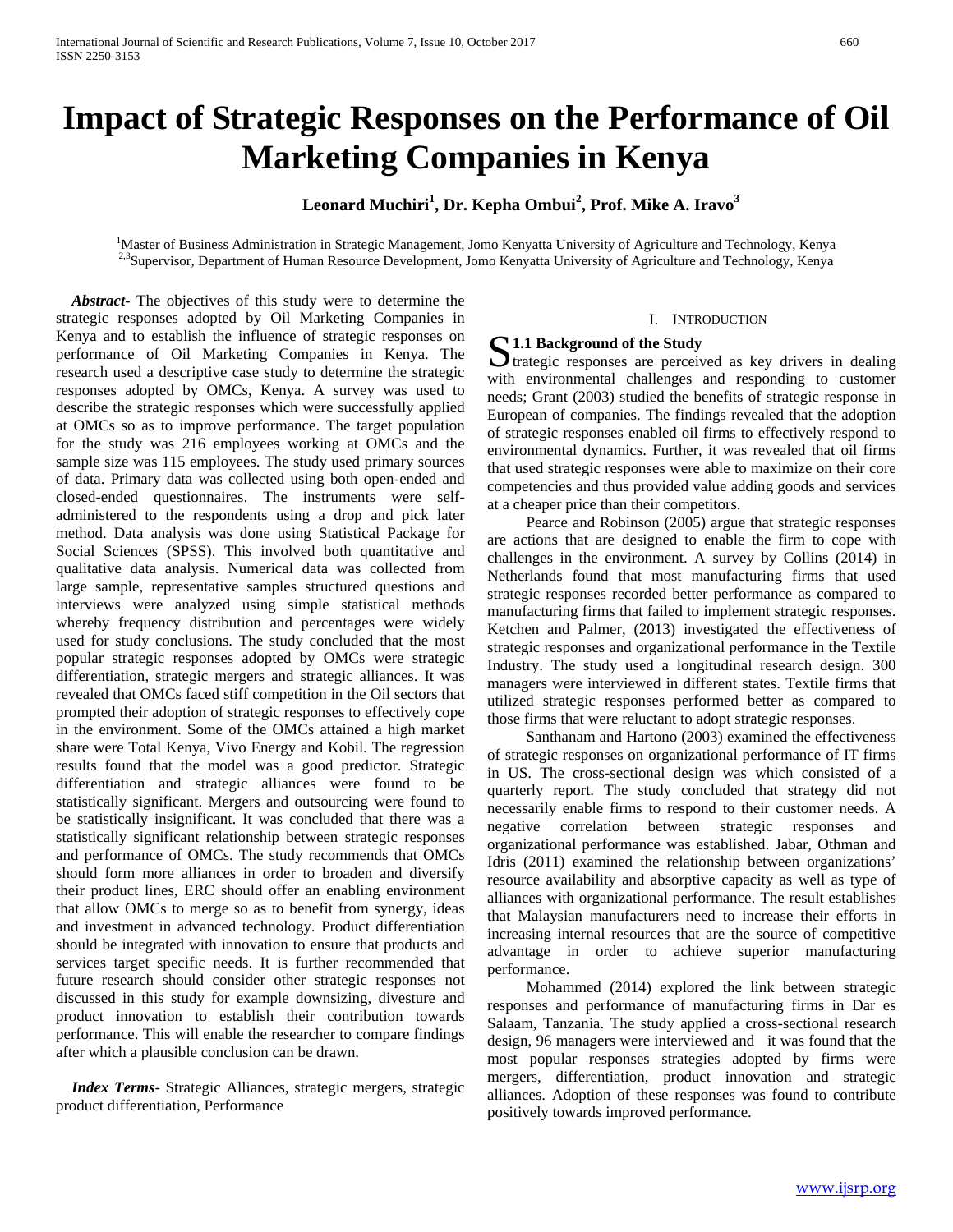Diallo (2012) explored the effectiveness of coping strategies by commercial banks to environmental dynamics in Senegal. The findings showed that the strategic responses utilized by banks were differentiation, mergers, strategic alliances and product innovation. Banks the employed these strategies were found to be efficient in their operations and thus, they were able to retain a large clientele. Kasekendi (2013) found that the adoption of strategic responses allowed manufacturing firms to adapt effectively to the changing environment. This made it easier for such firms to continuously record good sales and profitability. A strong correlation was found to be present between strategic responses and performance.

 Imalingat (2015) did an investigation of strategic responses of mobile money transfer services in Barclay banks in Kampala, Uganda. The results found that product innovation, differentiation, strategic alliances and mergers were commonly used strategies by Barclays. Implementation of these strategies enabled the bank to effectively cope with changes in the market and guarantee survival. In so doing, the bank was able to cater for the growing needs of its customers. This improved customer loyalty, growth sales and increased profitability.

 Akinyele and Fasogbon (2010) examined the impact of strategic responses on firm performance of service firms in Lagos, Nigeria. The study found that strategic alliance and product innovation influenced firm performance. Product innovation adoption led to increased sales since customers got quality products which were difficult to imitate by competitors. The findings depicted that strategic alliances improve synergy between firms. It also widened the scope of services and products offerings to the customers giving many customers a chance to access products.

 In the Kenyan context strategic responses has attracted growing attention as a tool to enhance performance. Some studies have been done relation to strategic responses and performance. Murule (2011) studied the strategic responses used by pharmaceutical manufacturing firms in Kenya. The study used a cross-sectional design where data was collected using questionnaires once. Primary data was collected using semistructured questionnaires. The results found that pricing, marketing and strategic alliances were the most commonly used strategies in pharmaceutical firms to maintain competitive advantage.

 Kilonzi (2012) investigated the strategies responses used by NIC bank. A cases study was used to carry out an in-depth investigation of NIC bank. Five (5) departmental heads were interviewed and data was analyzed using content analysis. The findings revealed that differentiation and diversification were the main strategic responses used by NIC bank.

 Kimunguyi (2013) studied strategic responses adopted by agrochemical firms. The study used a descriptive survey to find out the strategic responses adopted and their contribution to organizational performance. Primary data was collected using unstructured questionnaires that were administered using 'a drop and pick' later method. The findings indicated that the most popular responses adopted by agrochemical companies were differentiation and go-to-market strategy. Kamau (2014) assessed the influence of strategic responses on competitiveness of Faulu bank. The study used a cases study research design and primary data was collected using questionnaires. The findings revealed that strategic alliances and differentiation were popular strategic responses implemented by Faulu bank.

 The Kenya oil market comprises of 64 companies that are involved in the distribution of petroleum products in Kenya as per 2013 data from the pipeline coordinator. A few Oil marketers have retail stations while others lack but are involved in the exportation of petroleum products and wholesale to other companies. Five dominants players in the Kenyan Oil market command a market share above 5 percent. These are Total, Kenol-Kobil, OMCs, Oil Libya and National Oil that consists of 72 percent combined proportion of the Retail stations at 45 percent.

 This is an indication that major oil companies have a competitive edge over their rivals (EAOGS, 2014). Of the major oil marketers, Kenol-Kobil, and National Oil is local. As at end 2013, there were approximately 1400 Retail stations countrywide with more than five dominant players owning a combined total of 654 of the stations in the country (Total=188, Kenolkobil=166, OMCs=121, National Oil=101, oil Libya=78). The domestic sales of the industry in 2013 stood at 4550 kilometers cubed, and the total industry sales in the Retail stations stood at 1795 km3. The growth rate annually is estimated at an average of 4 percent per annum (Deloitte Report, 2013).

 The oil marketing firms share in joint imports for motor fuels to realize economies of scale. The ministry of energy coordinates the imports with the help of an open tender system. The Oil Marketing Company (OMC) that offers the most competitive quote imports on behalf of the industry, The OMCs have a joint facility at the port and Kenya Pipeline Company (KPC) to import and transport petroleum products. The OMCs have agreed to share services that are not sufficient to service the oil needs in Kenya. The oil companies have their storage depots in Mombasa and Nairobi that gives them a competitive edge over their rivals since they can hold buffer stocks to maintain their operations when Kenya Pipeline is out of stock (EAOGS, 2014).

 The oil industry faces increasing competition due to the growing demand for oil and petroleum products in Kenya. Oil marketing firms supply oil in Kenya and in the region, they undergo through an open tender system whereby the oil firms with the most competitive quote imports on behalf of the oil industry. The ministry of energy is charged with the responsibility of coordinating the open tender system (Munyasya, 2014). To serve the current needs of the market oils firms should consider adopting strategic responses that will allow oil marketing firms to utilize their core competencies to provide value adding goods and services to customer. This will attract more customers and contribute to superior performance (Munyasya, 2014).

 Firms operate in an environment that is complex and uncertain this necessitates the need to respond to environmental challenges so as to survive in the business environment. However, there are certain environmental aspects that the firm is sensitive and must therefore respond to survive. The environment comprises of opportunities, threats and constraints; rising prices, competition and technological changes are important topics that require organisations to find ways to manoeuvre in order to survive. Strategic responses have been described as effective in enabling a firm to cope with environmental alterations. These responses are changes which take place overtime to the strategies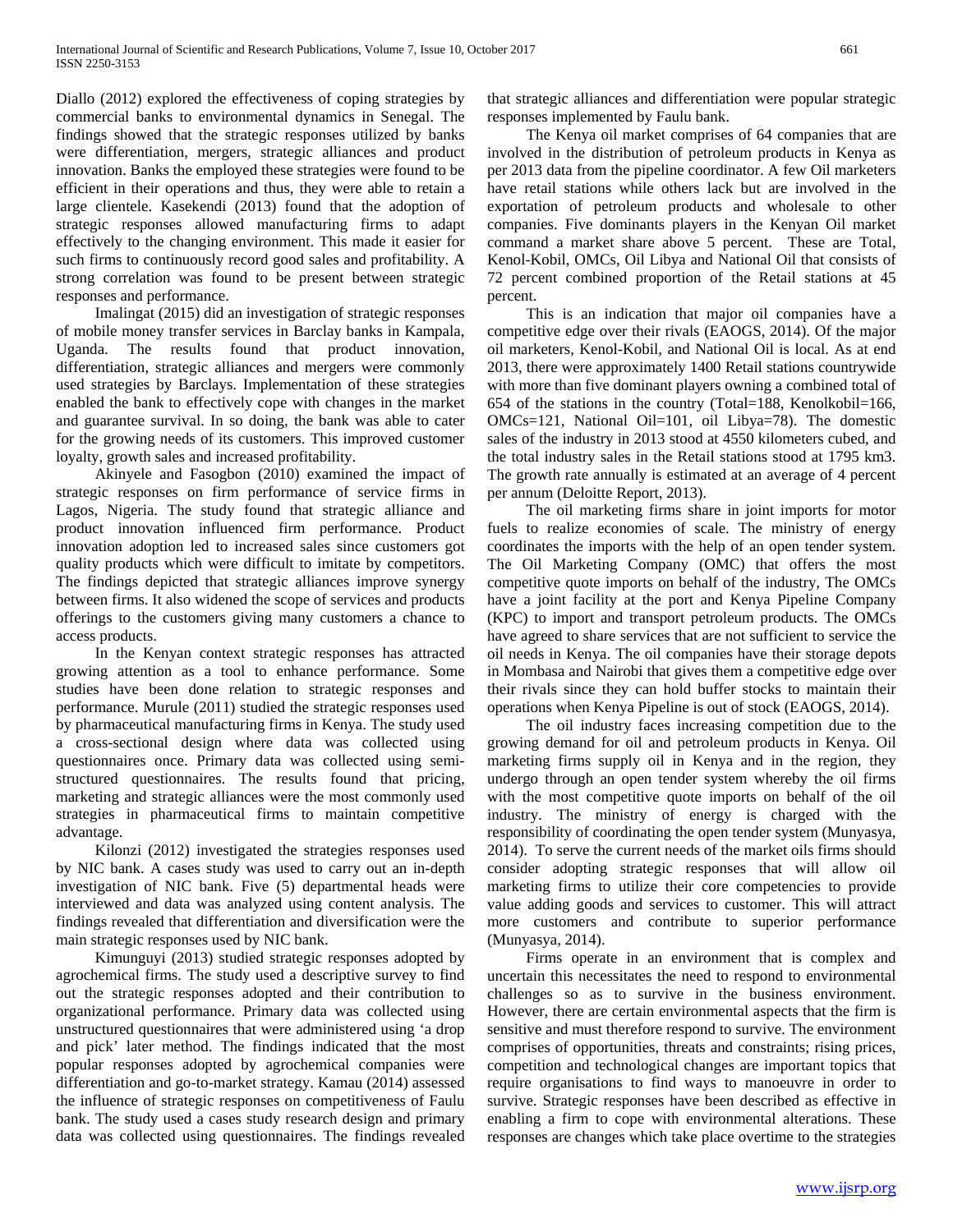and goals of an organisation. Such change can be dramatic or gradual (Thompson, 2007).

 Santhanam and Hartono (2003) contend that, strategic responses are changes which affect the strategic behaviour of an organisation. These responses might take several forms depending on the capability of the organisation and the nature of the environment in which they operate. Well-defined and aligned strategic responses form a formidable weapon for the organisation in obtaining and sustaining competitiveness. Strategic responses have been adopted and implemented by firms as a means to counter challenges in the environment. These responses have yielded desired outcomes in some firms while in other firms the responses have failed. Studies have been conducted to investigate the link between strategic responses and performance however, there lacks conclusive findings demonstrating this relationship. Ketchen and Palmer (2013) found an inverse association between strategic responses and performance. Murungi (2013) revealed that there was a positive relationship between strategic responses and performance. Mokua and Muturi (2015) concluded that strategic response impacted positively on productivity of Pharmaceutical Firms in Kisii County. Murungi (2013) found that most OMC's utilized to a great extent strategic alliances (64%), focus market (50% percent), joint ventures (50%), as well as corporate diversification (34%) as strategies in responding to dynamic economic environment. It was concluded that strategic responses were less utilized but would be effective if they were adopted. Although strategic responses have been studied, limited focus was given on the link between strategic responses and performance of OMCs in Kenya which, this study found worthwhile to investigate.

 The general objective of the study was to determine the influence of strategic responses on the performance of Oil Marketing Companies in Kenya. The specific objectives were: to establish the influence of strategic alliances on the performance at Oil Marketing Companies in Kenya, to assess the influence of strategic outsourcing on the performance at Oil Marketing Companies in Kenya, to examine the influence of strategic mergers on the performance at Oil Marketing Companies in Kenya and to assess the influence of strategic product differentiation on the performance at Oil Marketing Companies in Kenya.

#### II. LITERATURE REVIEW

#### **2.1 Theoretical Framework**

 This section reviews a discussion of the theories that anchor this study which include; Resource-based View, the Relational View of Strategy, Theory of Efficiency and Dynamic Capability Theory. These theories which have been discussed as per the research objectives.

#### **2.1.1 Resource-Based View**

 In line with the theory, product differentiation enables the firm to widen its customer segment and to fulfill unmet customer needs. Product differentiation allows the firm to exploit its core competencies by offering products and services that add value to customers (Barney, 2001). Resources are inputs into an organization's production process, they include; capital, employees skills, finances, equipment, goodwill and gifted managers. Resources are either intangible or tangible in nature (Hoopes, Madsen, Walker, 2003).

 To successfully implement product differentiation, the firm has to make maximum use of its available resources. Individual resources might not necessary lead the firm to a competitive gain but through synergy and integration of competitive resources the firm can effectively meet diverse needs of the customers (David and Cynthia 1995). RBV has been researched extensively in establishing the relationship between the organization's internal characteristics and performance. The basic idea is that the firm is a constituent of different resources put together and the manner in which an organization utilizes its available resources is critical in developing its competitive abilities and producing superior products and services (Hoopes, Madsen & Walker, 2003).

 Kirchoff (2011) explains that organisational competitiveness is how best an organisation reacts to various environmental challenges. In this case, product differentiation is a way that the organisation utilizes reach out to customers whose needs were previously unmet. This can be realized through tailoring customers' products and services to cater for the evolving wants of consumers. One of the ways used by firms to counter dynamics in the environment is the utilization of their core competencies and to develop efficient capabilities that can be valued by their customers. Improving value to customers is one of the main objectives why firms adopt strategic responses in an attempt to tailor their products and services to meet the needs of the consumers.

 RBV integrates product differentiation and competitiveness. Managing a company's strategic decisions and aligning these strategies to the firm's vision and mission is critical in enhancing the effectiveness of product differentiation utilized by the firm this attracts many consumers while retaining existing ones. Product differentiation is a resource to the organisation, effective utilization of product differentiation increases the scope of customers leading to customer value and satisfaction. This attracts more customers leading to increased sales and firm performance (David & Cynthia, 1995).

#### **2.1.2 The Relational View of Strategy**

 Dyer and Singh (1998) have offered a relational view of competitive advantage that focuses on network routines and processes as a vital unit of analysis for understanding competitive advantage. The relational view critiques the BRV's assumption that resources are held by a single firm. It is argued that Dyer and Singh (1998) that the firm's resources might go beyond organisational boundaries. Dyer and Singh (1998) explain that an inter-firm linkage is a source of relational rents and competitive advantage. The define a relational rent as, a supernormal profit jointly generated in an exchange association that cannot be generated by either firm in isolation and can only be created through joint idiosyncratic contributions of the specific alliance partners' (Dyer & Singh 1998).

 They identify 4 relational rents as a source of competitive advantages: relation-specific assets, knowledge-sharing routines, complementary resources and capabilities and effective governance. Dyer and Sing (1998) indicated that a fundamental level, relational rents are possible when alliance partners combine exchange or invest in idiosyncratic assets, knowledge, and resources and capabilities, they effective governance mechanism that lower transaction costs or permit the realization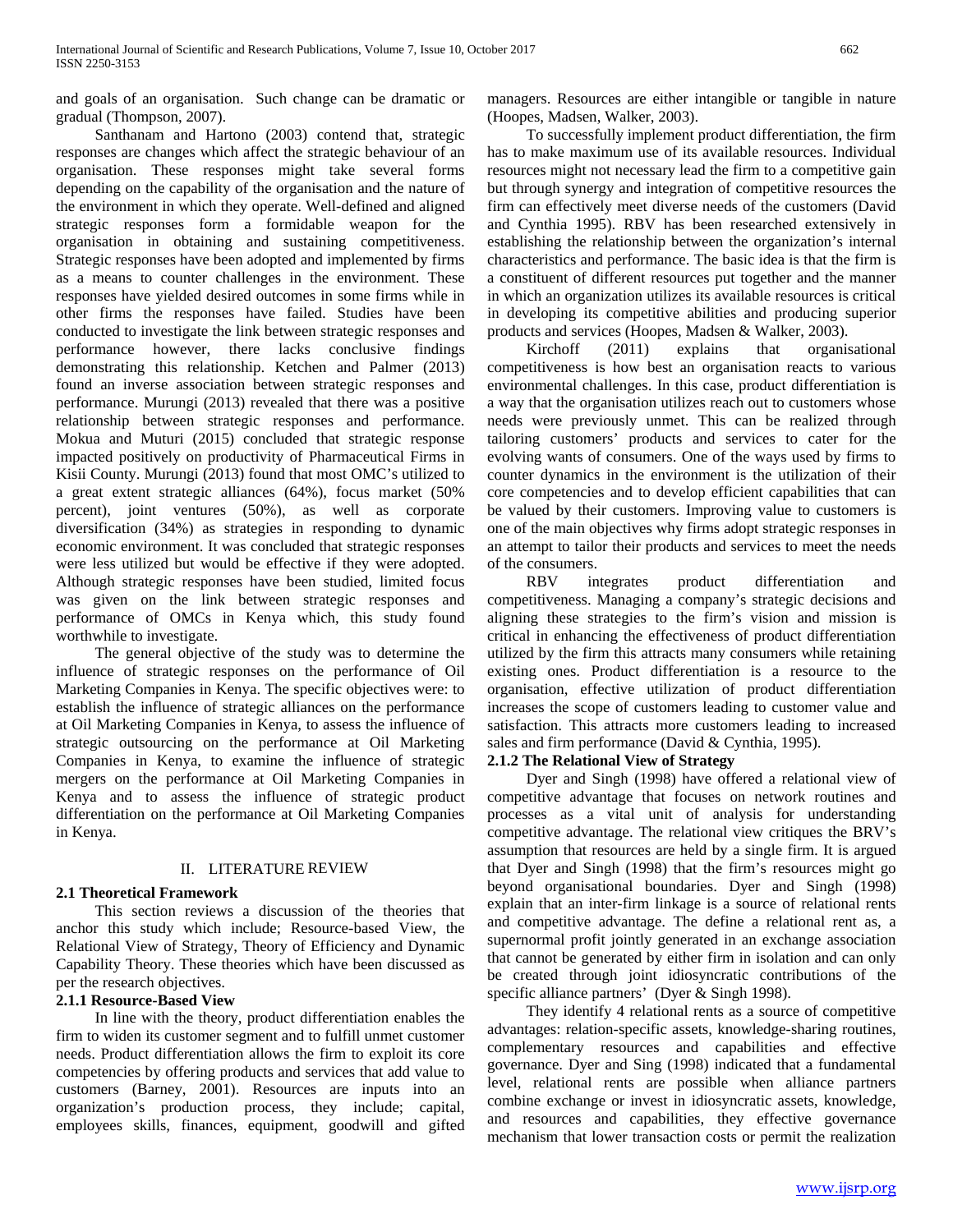of rents through the synergistic combination of assets, knowledge or capabilities.

 The relation view of strategy is becoming increasingly popular (Wang 2004). A number of authors have discussed about inter-firm collaboration (Easton 1992; Easton & Araujo 1997; Ebers 1999; Oliver 1990), business interactions (Wang 2004), relationships (Perrow 1986; Walter et al. 2001) and networks (Ahuja 2000; Gulati & Gargiulo 1999; Gulati et al. 2000).An inter-organisational network involves relationships between two or more firms both in the micro-level and macro-level contexts (Ebers 1997). The micro-level context involves resources flows, information flows and flows of mutual expectations between firms. The macro-level context includes institutional, relational, PESTEL factors (political, economic, social, technological, ecological and legal) and regional contingencies (Ebers 1997). In line with the study, strategic alliances are adopted by firms in the same business after taking into account technical criterion. This makes it easier for firms to work together in an organized fashion while maintaining lower costs and efficiency. This conforms to Meyer and Rowan (1977) who argued that adoption of technical efficiency leads to reduced operational costs, improved quality and competitiveness.

#### **2.1.3 Theory of Efficiency**

 Theory of efficiency explains that mergers will only occur when they are anticipated to generate synergy to enables the organization and mutual benefit for both firms. Through symmetric expectations of gains, organizations have realized the importance of merging and therefore express disinterest when they anticipate that gain in value from merging will not be positive. When a merger deal is proposed, Banerjee and Eckard (1998) and Klein (2001) highlight that a positive return is expected to both the acquirer and the target. Klein (2001) puts more emphasis on the need to distinguish operative synergies of 'efficiency gains' that are achieved through economies of scale and allocative synergies or conclusive synergies.

 Allocative synergies are as a result of a high market power and an increased ability to extract consumer surplus in matters pertaining creation of value when considering a merger. Extant literature depicts that use of synergies is one of the critical drivers used to achieve superior performances as a result of the gains that are associated to synergies such as capital base and diversity of products and service offering (Devos et al., 2008; Houston et al., 2001).

 Mergers open up markets for enhanced allocative synergies which contribute to positive benefits. Mukherjee et al. (2004) posit that companies possessing a high market power charge extra premiums to earn greater margins through consumer surplus. Such firms' records better performances than their rivals. On the same note; Kim and Singal (1993); Sapienza (2002) explain that companies that practice mergers record better performances. This is attributable to increased amount of sales which contribute to improved performance. Market power enables the organization to make high sales as a result of diverse market segments.

 Cefis et al., (2008) argues that a high market power and allocative synergy gains create a major hindrance for other market players. Firms that dominate the market utilize their core competencies and their distinctive capabilities in providing value adding products and services that are difficult to duplicate by

competitors. This discourages new entrants that are trying to gain a niche in the market thus allowing big organizations to continue dominating the market (Motta, 2004). Bensanko (2006) contends that mergers allow firms to offer products at an extra premium which increases the sales margins for the firms and thus improved performance.

 Weston, Mitchell and Mulherin (2004) argue that mergers provide a platform for the organization to share knowledge and ideas for purposes of improving their procedures and processes to improve efficiency and mitigate the cost of operations. This significantly reduces the cost of operations and increases value for goods and services. This brings about customer a high level of customer satisfaction and hence increased sales. Weston et al. (2004) suggest when a performing organization acquires an underperforming firm; it might consider removing the underperforming managers and replacing them with competent managers who can harness their skills and competencies in devising strategies to make the organization more efficient and effective. This will lead to improved firm performance.

#### **2.1.4 The Capability-Based View**

 Grant (1991) noted that capabilities are a source of competitive advantage and resources are a source of capabilities. Amit and Shoemaker (1993) indicate a similar position and explain that resources do not impact on sustained competitive gains of a firm, but its capabilities do. Haas and Hansen (2005), as well as Long and Vickers-Koch (1995), supported the importance of capabilities and suggest that a firm can gain competitive advantage from its ability to apply its capabilities to perform important activities within the firm. Amit and Shoemaker (1993), define capabilities in contrast to resources, as 'a firm's capability to deploy resources, in a blend of organisational processes that are information-based, tangible or intangible processes which are firm-specific and developed over time through complex interactions among the organisational resources.

 Teece et al. (1997) define capabilities as, 'the firm's ability to align, build, and reconfigure internal and external competencies that can accommodate a dynamic environment. Grant (1996) defines organisational capability, as, the ability to perform a productive task that relates either directly or indirectly to the organisational capacity to create value through enhancing the quality of input to transform outputs. Grant (1996) groups capability into four categories. Cross-functional capabilities, broad-functional capabilities, activity-related capabilities and specialized capabilities; Sirmon et al. (2003) emphasized on the importance of organisational learning. They argue that capabilities and organisational learning implicitly and explicitly are part of strategy in the firm. Zack (1999) argued that the ability to learn and create new ideas is critical for gaining competitive advantage. Lee et al. (2001) described the influence of internal abilities and external networks on firm performance.

 The concept of dynamic capacities is important because the environment where business operate are uncertain hence the need for organisations to cope to environmental changes. Firms use different approaches to build dynamic capacities depending on the prevailing environment conditions and the objective of the firm. A firm can decide to strategically outsource some of its functions if it is cheaper and more efficient. This way, the firm can easily concentrate on its core activities and work towards it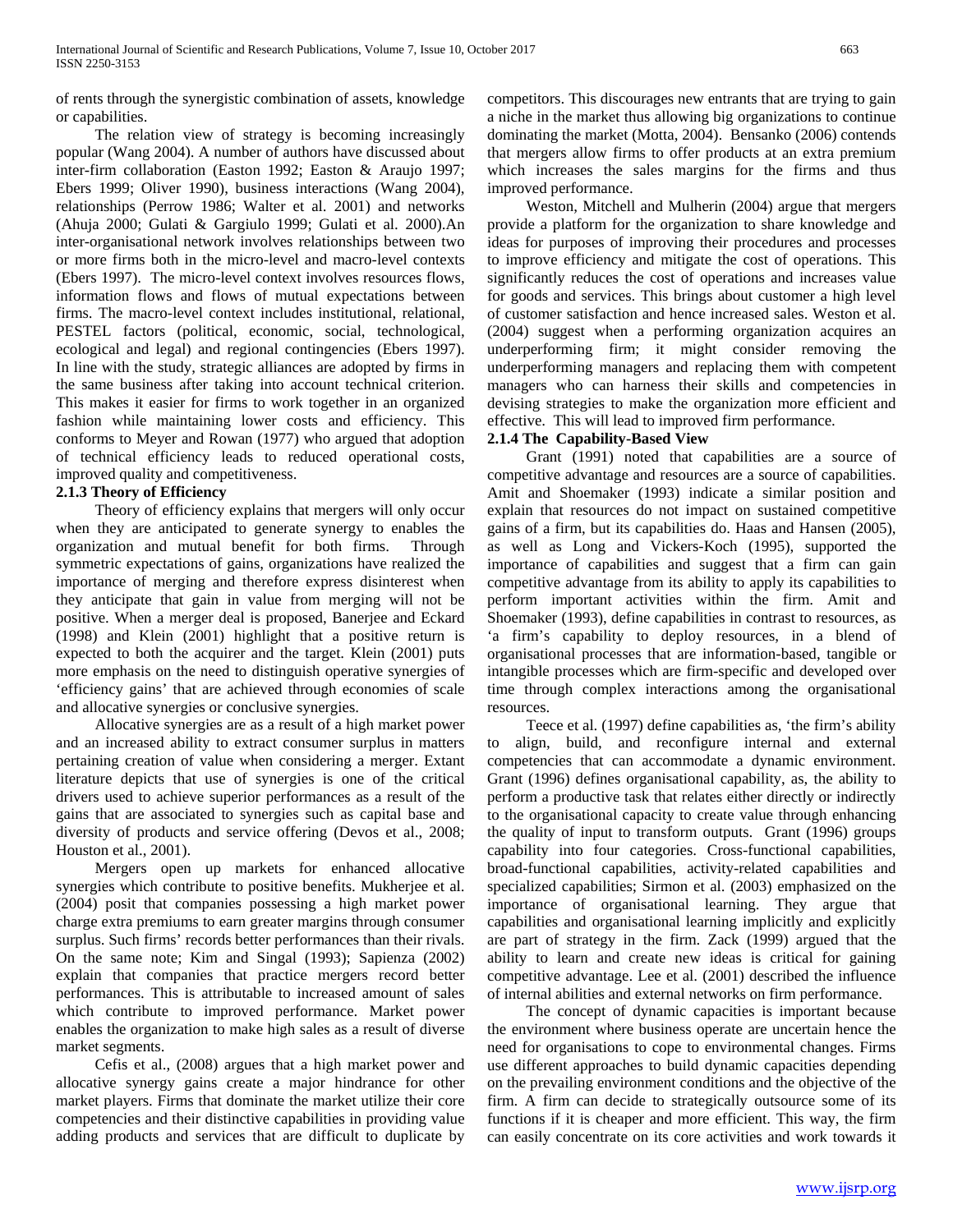vision and mission. In so doing, the firm can easily be able to adjust to the environment and compete effectively with its competitors.

 In support of this, Wade and Hulland (2004) observe that when the firm is seeking to implement a strategic plan, it has to consider whether to outsource some of its functions. The decision to outsource services highly depends on how well the firm is aligned to its resources and capacity to strategically outsource services from a credible organisation.

#### **2.2 Empirical Review**

#### **2.2.1 Strategic Alliances**

 Ferdinard (2012) investigated the impact of strategic alliances on performance of Tesco Company in the UK. The researcher carried out a survey of 230 employees in several company departments with the help of an explanatory research design, the results found that through the adoption of strategic alliances firms enhanced performance. A significant link was found present between strategic alliances and performance. Adoption of strategic alliances contributed to reduction of costs and value addition.

 Camison et al. (2011) studied the effect of participating in technological strategic alliances on business performance through taking into consideration the knowledge-based unique competencies as a mediating variable using sampled Spanish firms. The findings showed that the link between research and development (R&D), innovation strategic alliances, and performance is mediated by knowledge-based generation of distinctive competencies and that the contribution of participating in alliances to a firm's growth depends on its creation of innovative competencies. This implies that research and development managers must enhance the development of this kind of competencies to realize superior performance.

 Matata and Oduor (2014) studied the effects of strategic alliances on performance of supermarkets and their alliances in Kenya. The study applied a correlational research design. The sample involved five big supermarkets (Nakumatt, Ukwala, Naivas, Tuskys and Uchumi) and 95 of their strategic alliances. Data was collated from head offices of these firms with the help of the questionnaires. Analysis of data was done using a multiple regression model to test the effect of the independent variables that relate to strategic alliances and the performance. Analysis of variance and t-test (one tail) were applied to determine the level of significance. Empirical results showed the existence of an inverse linkage correlation between technological strategic alliances and performance. There was no statistical significant nexus between technological alliances and performance among supermarkets and their strategic alliances in Nairobi CBD.

 Correlation findings showed the existence of a weak, negative effect between production strategic alliances and supermarkets performance. There existed a strong and positive impact between marketing strategic alliances and performance. About supermarkets alliances, a medium and positive correlation between marketing strategic alliances and performance was found. However, 2 tailed tests showed a statistically insignificant link between the variables. Multiple regression results found that strategic alliances were weakly related to performance. Analysis of variance showed that the link between strategic alliances and performance was statistically insignificant for the supermarket alliances but significant for the supermarkets. Under t-test analysis, strategic alliances and performance was found to be statistically significant.

#### **2.2.2 Strategic Outsourcing**

 Yankelovih (2013) investigated two-thirds of firms worldwide outsource at least a single business process to a third party. This practice is popular in the U.S., Canada, and Australia, where 72 percent of business processes are outsourced. Javaligi (2008) indicated that successful implementation of outsourcing strategies results into reduction in costs, increased capacity and quality. Kotabe (2009) noted the possibility of having long-term negative impacts of outsourcing as a result of a firm's dependence on autonomous suppliers. This form of reliance on outsourcing might inhibit the company to sustain long-term competitive gains without participating in the development activities regularly. This observation collaborates with Corley (2011) when he assessed the results of technology outsourcing partnerships from outsourcing organisation's point of view and found that, equity-related alliances were more effective than contract-related outsourcing.

 Steensma, Kevin and Corley (2010) made suggestions that the results from technology partnerships for outsourcing organisations depends on the nexus between technology attributes and interdependence between the source and outsourcing firms. Klaas et al (2001) found that the influence of organisational traits was highly contingent, indicating that the organisational traits had a different impact on the various types of outsourcing activities outsourced. As such, it can be concluded that many factors such as pay level, promotional opportunities and demand uncertainty must be considered when making a decision on whether to source functions of activities.

 Akewushola and Elegbede (2011) assessed the axiomatic relationship between outsourcing strategic performance of Nigerian manufacturing sector. The study adopted a stratified sampling approach to achieve at 120 sample elements. Some top and middle level managers of Cadbury Nigeria Plc and Nestle Foods Plc were interviewed. The results revealed that outsourcing firms experienced reduced average cost, increases in sales turnover and profitability. In addition, there was improved; expertise, service quality and streamlined production processes. Lau and Hurley (2011) did an examination of the link between outsourcing and profitability margin; it was revealed that Chrysler's profit margin was four times higher as compared to that of the GM due to the effectiveness of outsourcing strategy.

Frayer, Scannell, and Thomas (2011) contend that firms perceive outsourcing strategy as a way of minimizing costs, improving quality and increasing an organisation's overall competitive position. In accordance to Ellram, Tate and Billington (2007), outsourcing has an impact on the day-to-day management and performance, as well as strategic implications. Hence, firms must outsource wisely. Outsourcing decisions might affect the firm's cost structures, long-term competitiveness and alter the nature of risks that the firm should manage.

#### **2.2.3 Strategic Mergers**

 Athanasoglou and Brissimis (2014) utilized operating performance methodology on revenue, cost, profit and productivity ratios during pre-merger and acquisition period 2004-2007 and post-merger and acquisition period (2000-2002). It was found that mergers positively influenced profitability of merged banks; it also led to improved cost efficiency. Also,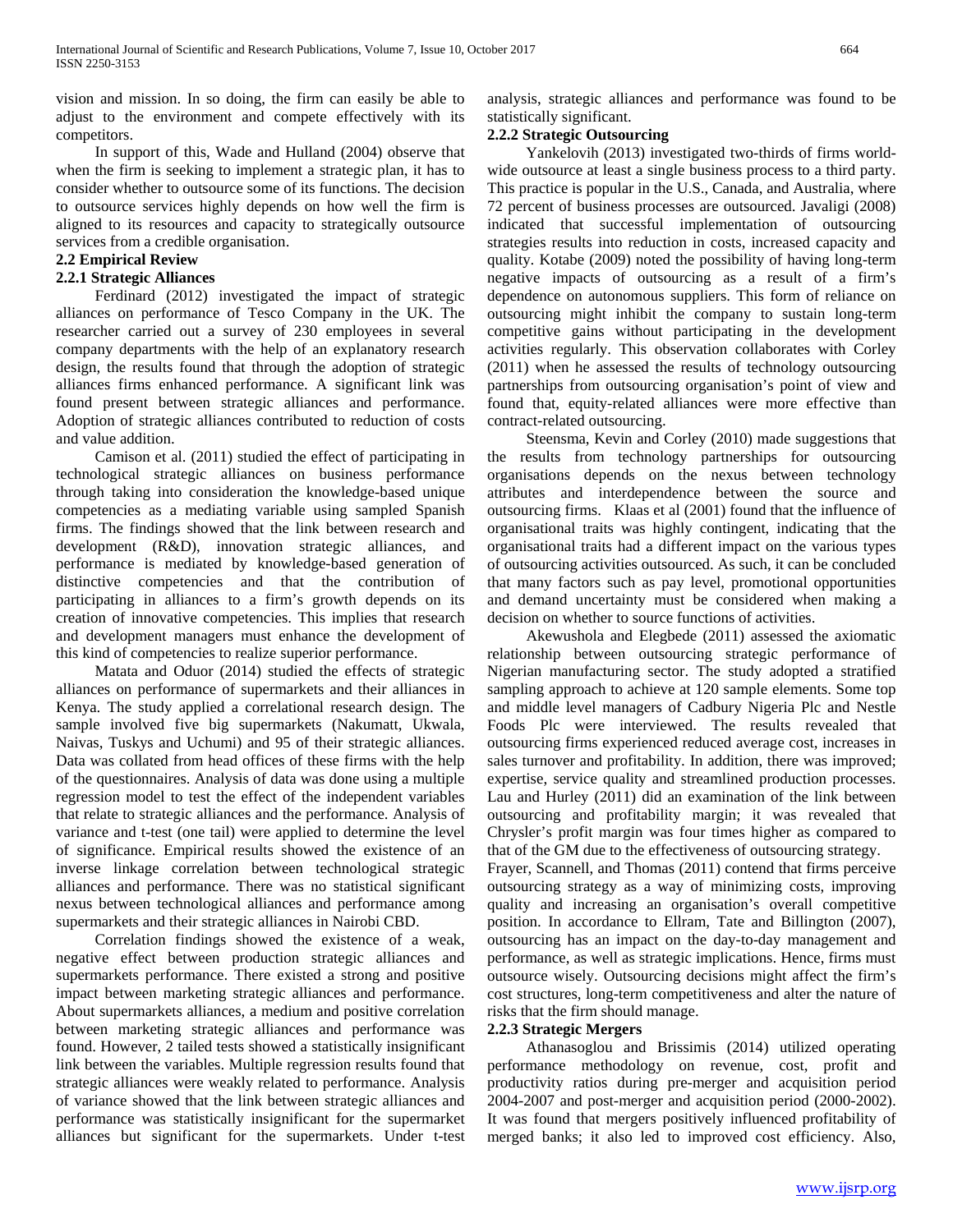Athanasoglou and Brissimis (2011) applied an event study methodology for merger and acquisitions in Greek banking sector in the period 2008-2009, an examination of 7 different cases was carried out. The results showed that banks attained a higher cumulative abnormal return as compared to bidder banks. Siems (2011) applied event methodology in the case of 24 US bank mega-mergers (deals exceeding \$500m) in 2005. It was found that the shares of the target bank increased by 13.04% but those of the acquirer declined by 1.96%. The results were found to be significant at 1% level. Several studies use accounting data. Vander Vennet (1996) examined European bank mergers between 1998-2003; the two studies applied accounting data and the efficient approach. The accounting data comprised of several financial measures such as return on assets, return on equity and asset utilization. It was concluded that domestic mergers between equal-sized partners led to a significant increase in the level of efficiency among merged banks. Cornett and Tehranian (2008) did an examination of post-acquisition of larger bank mergers in the period 1992-1997. The report showed that merged banks outperform other banks in the banking sector.

 Rezitis (2008), adopted a stochastic output function, it was found that mergers and acquisitions led to improved technical efficiency and improved productivity which resulted into growth of Greek banks. Noulas (2007), examined the growth productivity of Greek banking sectors in 1991 and 1992, with the help of Malmquist productivity index and the Data Envelopment Analysis method (DEA), a huge difference in growth of state and private banks was recorded. Most private banks embraced adoption of mergers and acquisitions as strategies to boost growth.

#### **2.2.4 Strategic Differentiation**

 Hall and Saisa (2009) explored the link between differentiation and performance of American firms. The study adopted a sample of 64 firms in five different states. An exploratory research design was utilized and the results showed the existence of a significant relationship between differentiation and performance. It was established that firms that adopted differentiation as a strategy were able to attract more customers. A strong and positive correlation was found between differentiation and performance. Firms that utilized differentiation as a strategy recorded high levels of sales turnover which contributed to profitability. Alamdari and Fagan (2005) did an investigation of a model-based study through discussing the effectiveness of the low-cost model and its influence on bank profitability. The results showed that banks that attained the lowest costs and earned the highest amount of profits in cases when competing products were undifferentiated, selling at standard market price. Firms that adopted this strategy laid more emphasis on reduction of costs in each activity within the value chain.

 Chan and Jamison (2009) assessed the effectiveness of differentiation on performance of Chinese firms in the period between 2001 and 2008. The study adopted a longitudinal research design which was carried repetitively in various phases. The findings showed that the sector witnessed key players moving in and out, several legal regulations were applied; the structure and the intensity of competition changed and differentiation became a key feature of competition. It was further revealed that a positive nexus was established between differentiation and performance.

 Bonaccorsi di Patti and Gobbi (2011) tested the impact of differentiation on performance of Italian banks. A sample of 15 banks was used in Rome. Primary sources of data were used. The findings showed the adoption of differentiation improved value for products and services offered by the bank. This gave customers increased access to banking services and products. A positive correlation was found to exist between differentiation and performance. Many banks implemented differentiation as a strategy since they wanted to segment their niche markets by enhancing accessibility of banking services.

#### **2.3 Critique of Existing Literature**

 From the reviewed literature it is evident that firms need to adjust themselves to the changing environment for survival. This way, they can compete effectively with their rivals by providing quality products at competitive prices. This attracts many customers since they can get value for products and services offered by a firm leading to satisfaction. Responding to environmental changes is important for the firm's survival and strategic goals. Some firms respond but unfortunately, they do not survive in the environment. Ketchen and Palmer, (2013) strategic responses allow the firm to counter challenges such as competition, technology and other uncertainties that are beyond the control of the organization. Strickland, Gamble and Jain (2008) explain that the adoption of strategic responses enables the organization to marshal and allocate its resources in a unique and viable posture in accordance to its relative internal competencies and shortcomings, anticipated environmental changes and contingent moves by intelligent opponents (Pearce & Robinson, 2005). Successful implementation of strategic responses depends on how well the firm formulates and sets out its strategic plan.

 Barney and Hesterly, (2008) maintain that a responsive and adaptable organization can continuously provide for the growing needs of its customers. Successful adoption and implementation of strategic responses require the firm to integrate its strategic responses with its corporate goals and objectives. Not all firms that adopt strategic responses succeed some fail. Yabs (2010) observed that most firms formulate strategic plans but few succeed in the implementation of these plans. White (2006) notes that to succeed in the implementation of strategic plans calls for effective coordination of the top management and the employees in achieving the same goals.

 Top management team should set their targets and align the employees to work towards implementation of strategic plans. An organisation that endeavors to differentiate itself positively from its competitors, using its relative corporate strengths and weaknesses must ensure that customers get value for products and services offered. This will boost customer satisfaction and attract more customers. Some firms that have adopted strategic responses have failed while others have succeeded. It could be argued that the adoption of strategic response is not a guarantee towards the realization of corporate goals. The manner in which the firm implements its strategic plan and how well the plan is aligned to strategic goals highly determines the success of strategic responses. Firms that have succeeded in strategic response adoption have a strategic plan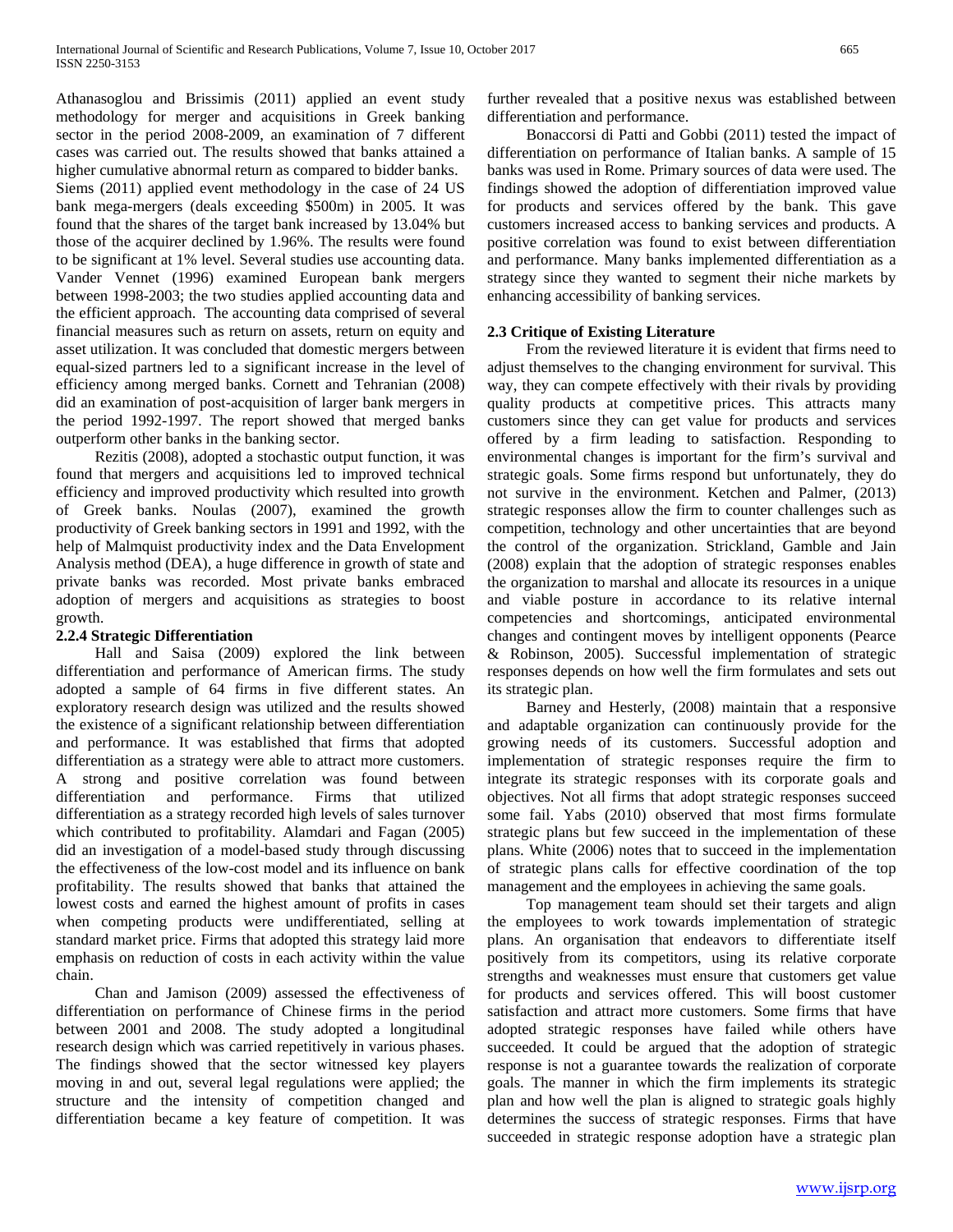that acts as a road map on how the process of implementation will take place. Top management plays a crucial role in providing direction and aligning strategic goals with the mission and vision of the organisation. Firms fail to succeed in implementing strategic responses because of several reasons. These include poor leadership, inadequate resources, resistance to change among other factors.

 Several studies depict a mixture of reaction on the link between strategic responses and performance. Munyasya (2014) found that the adoption of strategic responses contributed positively towards improved performance. He argued that implementation of strategic responses enabled firms to boost their efficiency and mitigate costs. These arguments are in harmony with Kamanja (2015) who concluded that the adoption of strategic responses improved the firm effectiveness. Further, Mokua and Muturi (2015) found a positive correlation between strategic responses and performance of Pharmaceutical firms. On the other-hand, some studies show the existence of either an inverse relationship or no relationship on the link between strategic responses and performance. Bidley (2011) observed the existence of an inverse relationship between strategic responses and performance. He noted that adoption of strategic responses was not sustainable due to competition from other players. Odhiambo (2014) found that use of strategic responses by firms did not necessarily lower costs. From these studies, it is evident that strategic response is a way in which firms opt to respond to environmental challenges.

 Nevertheless, the approach applied by the firm is influential of the success or failure of a strategic response. It is worth noting that there are other strategies that an organisation can apply to respond to challenges in the environment apart from the one discussed above. Example includes allocating huge funds to research and development and modern technology. This approach enables the firm to easily understand its customers. Thus, the firm can tailor its services and products to suit customer wants. This improves satisfaction while it might attract new customers. Through investing in modern technologies, a firm can produce superior goods and services that are difficult to imitate by rivals.

#### **2.4 Research Gaps**

 Strategic responses have been implemented widely in the developed countries such as U.S, U.K, and Asia as compared to the developing countries. Although developing nations are still reluctant to adopt strategic responses as a way of dealing with environmental challenges, few local researches that have investigated this area have found contradicting results.

 Some show a positive linkage between strategic response and performance, other show a negative link between the two variables while others show no relationship. Still, strategic responses are instrumental in assisting firms to realize set strategic goals through survival and keeping up with the pace of a dynamic environment. Although differentiation of products and services enable the firm to meet its customer needs and widen the scope of the market, some firms that adopt differentiation have failed in widening the scope of their market segments.

 Through strategic responses firms can merge, form alliances to create synergy by increasing resources and diversifying their product lines. This is not always the case, since

a firm that was previous performing well can acquire a smaller firm that performs poorly and affect its performance negatively. Organizations can also outsource some of its functions to a third party who is a specialist in that area (Grant, 2005). This will assist the firm to access quality services at a cheaper cost and to focus its core functions. Hence, such a firm is able to deliver quality products and services at a cheaper price. On the contrary, a firm may outsource services, incur high costs and get poor quality services. This might attract losses to the firm and affect its performance (Munyasya, 2014).

#### III. RESEARCH METHODOLOGY

 According to Sekaran, (2006), a research design is an overall strategy chosen by a researcher to combine various components of a study in a consistent and logical manner through ensuring that the research questions are addressed. It is a blueprint that guides the process of data collection and analysis. This study adopted a descriptive research design. This kind of design was useful in establishing the nature of existing situation and current conditions and also in analysing such situations and conditions.

 A population comprises of a collection of objects those posses' similar traits that can be used to make inference (Kothari, 2011). A population is classified into two; the study population and the target population. A small population is drawn from the target population. The study population is a smaller population studied in the research (Cooper and Schindler, 2008). The target population for this study included 36 OMCs in Kenya. The decision to choose OMCs was driven by the nature of their operations and the uniqueness of their products and services.

 Sampling frame is defined as a list of objects in which a sample is drawn. It consists of all the elements in a study population (Cooper and Schindler, 2008). The sampling frame was 216 employees who worked in operations, marketing and finance departments (ERC, 2015). This category of employees was perceived to be involved highly in matters of strategy implementation and decision particular on strategy and organisational performance.

 A sample is a small portion of a target population. Sampling means selecting a given number of subjects from a defined population as a representative of that population. A stratified sampling technique was used to select the respondents from different departments to get a representative sample. According to Kothari (2005) defines stratification as the process of dividing members of the population into homogeneous subgroups before sampling. The stratum was found to be mutually exclusive since every element of the population was assigned to a single stratum. A mathematical formula will be used to determine the sample size. The formula was advanced by Cochran (1975) as follows:

$$
n_0 = Z^2 \, pq / \left(e^2\right)
$$

 $n_0$ = is the sample size

 $Z$ = is the area of the normal curve which cuts off an area  $\alpha$  at the tails. Where  $\alpha$  is the level of significance and 1- $\alpha$  is the confidence level of 95% Z was arrived at as follows:

0.5-0.025=0.475 is the area that gives the Z value/Z-score in the normal distribution tables.

This value is  $\pm 1.96$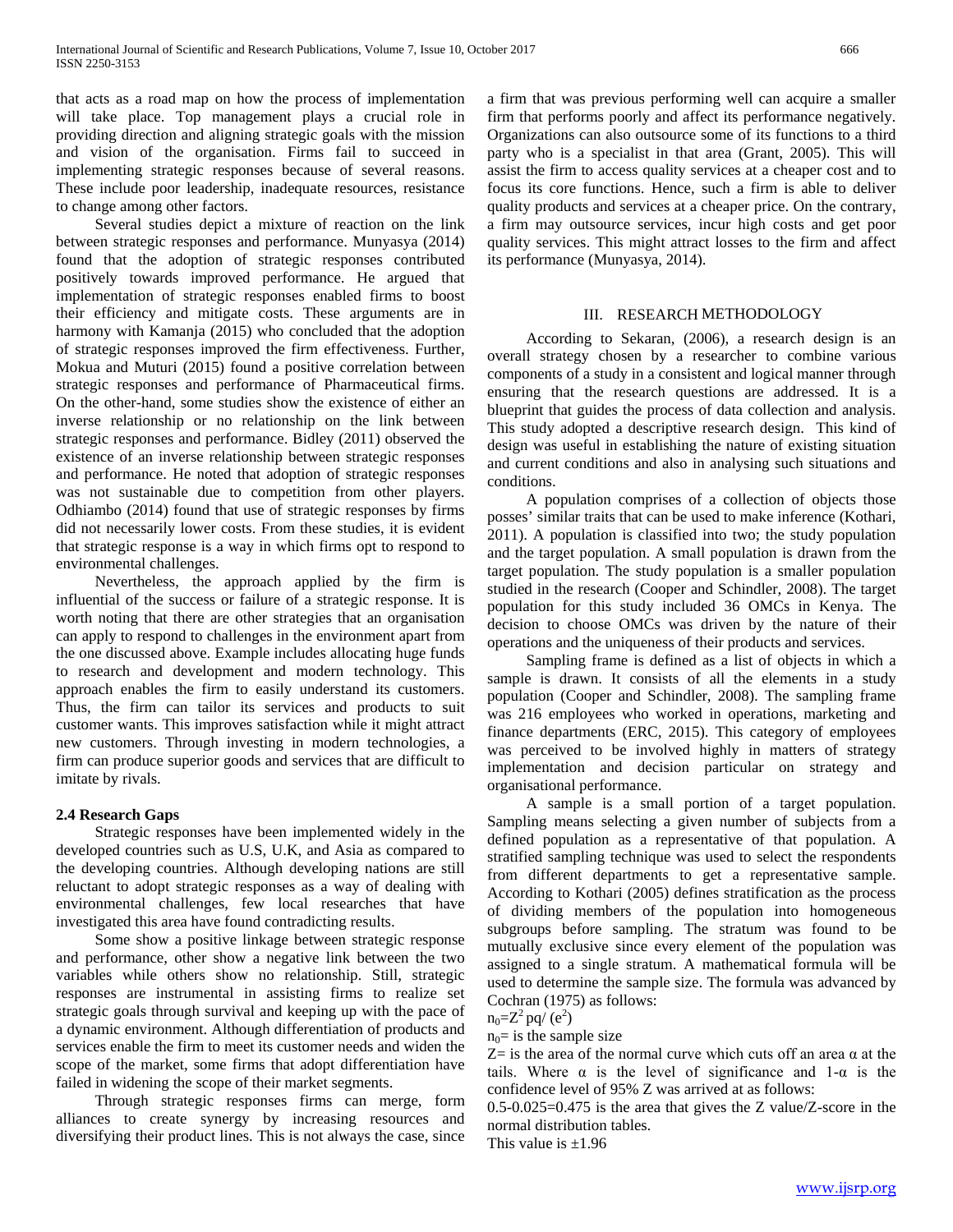$P=$  is the estimated level of variability in the population and  $q=1-p$ .

e= is the level of significance

N= target population

p=0.2, this percentage was adopted based on the recommendations made by Cochran (1975), the less variable (more homogeneous) a population is, the smaller the expected sample size. A proportion of 20% shows less variability in the population.

 $q=0.8$ n= is a more reduced sample size  $=1.96^2(0.2)(0.8)/(0.05)^2$  $n_0$ = 245.86 To get a more reduced sample size, this formula is adopted;  $n=n_0/1+(n_0-1)/N$  $=245.86/1+(245.86-1)/216$ =115 employees

 Questionnaires were utilized for data collection purposes. These questionnaires comprised of both structure and unstructured questions. Structured questions were useful since they are easy to use and comprehend. Unstructured questions were used to collect first-hand information on the thoughts and opinion of the respondents. This was achieved through interviews. The advantage of using questionnaires was because it was easier and faster to collect information as compared to interviews.

 The book for appointments with the operations and finance managers and explain to them the objective for this study. After getting the consent from the respondents, the researcher together with assistants used a 'drop and pick' later method at a time when the two parties agreed. The questionnaires were picked in duration of two weeks to give the respondents an ample time to go through all the questions and seek assistance from research assistants on the questions which they did not understand. This aided in enhancing the response rate and ensuring that the information gathered was accurate and reliable.

 The piloting exercise involved ten respondents who were picked randomly from ten OMCs. The main reason of conducting the pilot study was to predict the warnings and risks about the research project especially when the proposed approaches or instruments were inappropriate or too complex. The findings of this study were validated in consultation with the supervision by randomly choosing the target population and conducting a pilot study. The respondents in the pilot study were not included in the actual study.

 Cooper and Schindler (2008) validity is the degree to which the instrument measures the constructs under investigation. There are three types of validity tests; content, criterion and related construct validity. This study used content validity because it measured the degree to which the sample of the items represented the content that the test was designed to measure. At the same time, the validity of the instruments was subjected to scrutiny of the research supervisor.

 Kothari (2011) defines instrument reliability as the ability to measure an instrument and produce consistent results. It is the measure to which reliability as a measure of research instrument yields constant results after repeated trials. The researcher selected a pilot group to a few individuals from the target

population to test the reliability of the research instruments. The study used Test-retest method to establish the reliability which assessed the degree to which test scores were consistent from one test administration to the next.

 Measurements were gathered from a single rater who used similar methods or instruments and similar testing conditions. If the correlation between separate administrations of the test was 0.7 or higher, then it was presumed to have good test-retest reliability.

 Data analysis was done using Statistical Package for Social Sciences. Quantitative data was analyzed using descriptive statistics and qualitative data was analyzed using content analysis. Descriptive statistics consisted of mean and standard deviation. Quantitative data was analyzed using descriptive statistics such as mean, standard deviation and measures of central tendency which were presented inform of tables. Frankfort-Nachmias and Nachmias (2008) posit that descriptive statistics allow meaningful description of scores and measurement using indices and statistics. A regression model was adopted to establish the relationship between strategic responses and performance. Performance was regressed against four variables: strategic alliances, strategic outsourcing mergers and differentiation.

Y=b<sub>0</sub>+b<sub>1</sub>X<sub>1</sub> +b<sub>2</sub>X<sub>2</sub> +b<sub>3</sub>X<sub>3</sub>+b<sub>4</sub>X<sub>4</sub> + ε Where; Y= Organizational Performance (dependent variable)  $b_0$ = constant  $b_1$ ……b<sub>5</sub> =coefficients  $X_1$ = Strategic Alliances  $X_2$  = Strategic Outsourcing  $X_3$ = Strategic Mergers  $X_4 =$ Differentiation Strategy  $\varepsilon$  = error term

 Presentation of data was done inform of quantitative and qualitative reports which will be presented inform of tables and essay form. For the quantitative reports, the tables consisted of mean and standard deviation values that were used to make interpretation of the analysis. Percentage, mean and standard deviation were used to show the frequency of responses. Tables were used to display the rate of responses and to facilitate comparison. Qualitative reports were presented in inform of essay which were discussed as per the study objectives aligned with the theories and empirical studies.

#### IV. RESEARCH FINDINGS, CONCLUSIONS, RECOMMENDATIONS AND AREAS FOR FURTHER RESEARCH

#### **4.1Summary of Major Findings**

 This section consists of the major findings for this study. These findings have been aligned to the study objectives as provided below:

#### **4.1.1 Strategic Alliance**

 OMCs shared resources by working together with their counterparts. To achieve this, OMCs formed strategic alliances to expand their product lines and distribution channels and effectively diversify their product lines. Through formation of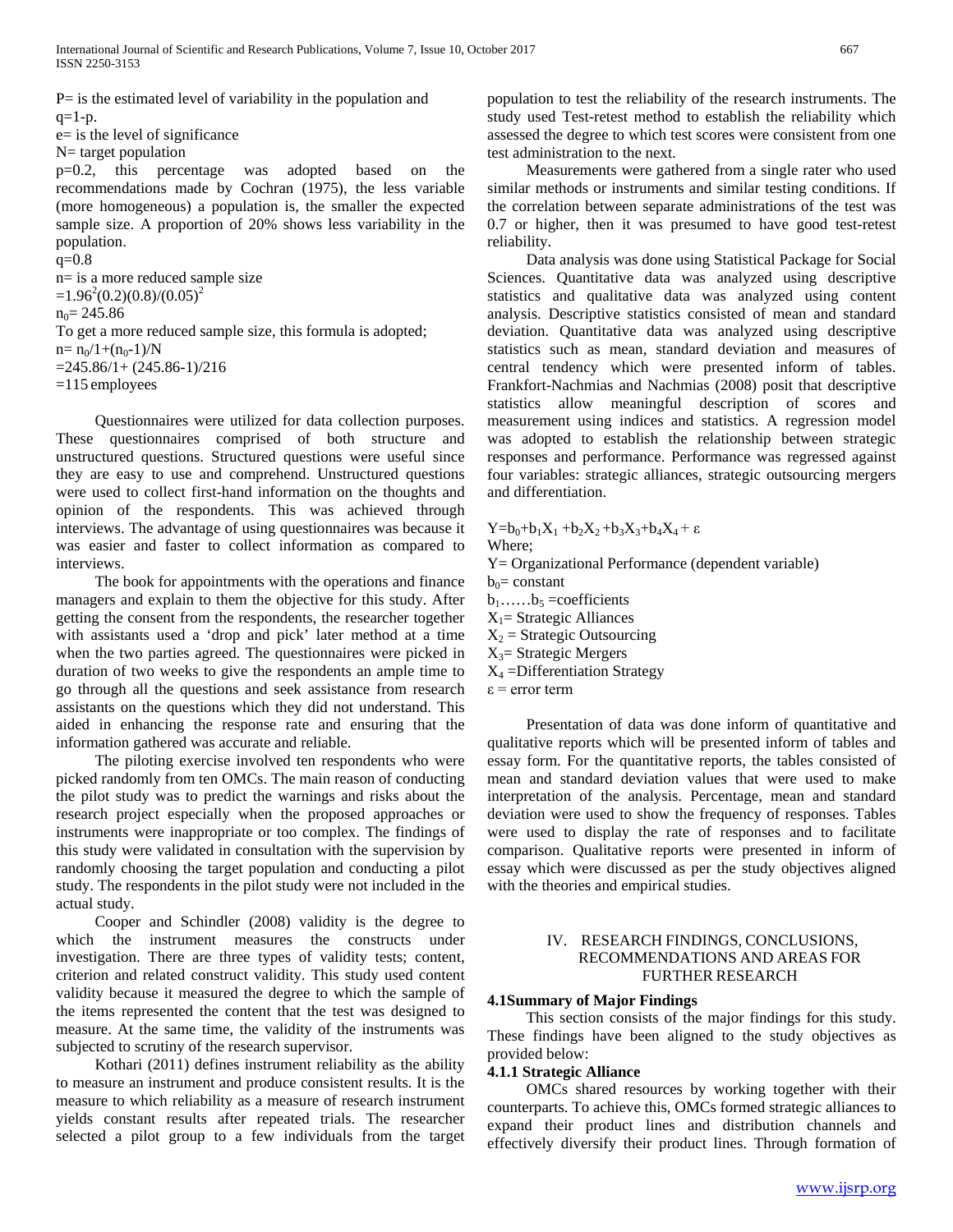strategic alliances OMCs achieved their set goals and targets. Each OMC was able to identify its roles since they were clearly defined; this was one of the main reasons why these firms came together. Shareholders and partners came together and shared common goals and vision.

#### **4.1.2 Strategic Outsourcing**

 OMCs actively outsourced service providers to perform specialized roles and consequently got professional services from experts. This enabled OMCs to focus on their core activities and maximize on their competencies. OMCs negotiated for better deals and quality services from their vendors and this ensured ontime delivery of products and quality services and this resulted to improved value and customer satisfaction. While OMCs outsourced some services, it was revealed that that did not warrant them quality services since in some instances the cost of outsourcing was higher compared to the value that was realized.

#### **4.1.3 Strategic Mergers**

 OMCs merged with their counterparts to form one company through integrating their businesses processes and procedures. OMCs enhanced work-force diversity by bringing employees from different cultural backgrounds together, to combine their skills, ideas and develop creativity to boost productivity. OMCs were able to grow and expand their businesses and product lines by broadening their market segments and targeting more customers. Through merging, OMCs pooled resources together making it easier for them to invest in modern technologies such as information communication technology for improved efficiency and reduced operational costs. Also, the firms penetrated into new markets and product categories.

#### **4.1.4 Strategic Differentiation**

 OMCs implemented differentiation as a strategy to remain competitive in the market. They provided products and services with distinctive attributes to serve and target diverse customer needs, in different classes and segments for improved value and customer satisfaction. OMCs designed and packaged their products to suite different customer needs. Most of the products purchased from OMCs were not standard hence it was easy to find alternative suppliers implying that suppliers had adequate capacity and capabilities to offer unique products. The oil market was sensitive and knowledgeable about the market trends and pricing and this forced OMCs to respond to such needs efficiently through partnering with strategic suppliers. Effective product differentiation improved OMCs reputation by practicing continuous innovation that ensured that any unmet customer needs were addressed consistently. Product differentiation by OMCs impacted on marketing and distribution channels through targeting new markets, introducing new products or addressing unique needs. The firms also built good relationships with the suppliers making it easy for OMCs to distribute their products.

#### **4.2 Conclusion**

 There are a number of conclusions that can be made in relation to the influence of strategic responses on performance of OMCs in Kenya. To begin with it came out clearly that the most popular strategic responses adopted by OMCs were strategic differentiation, strategic mergers and strategic alliances. The study went on to demonstrate that OMCs adopted these strategies to counter stiff competition in the oil sector and to remain

competitive in the market. This is attributable to the fact that some OMCs have a higher commanding market share than others making the competition to be stiffer. Some of the OMCs particularly those that commanded a higher market share such as Total, Vivo Energy and Kobil did outsourcing of their core activities to minimize their operational costs and improve the quality of their services. As such, this impacted greatly on their performance. This is clearly depicted by the relationship between strategic responses and performance of OMCs in the regression model adopted by this study.

#### **4.3 Recommendations**

 OMCs should form more alliances to expand and diversify their product lines. This will enable them to minimize risk, attract more customers, work closely with their alliance partners, share resources and work towards achieving corporate goals. Moreover, OMCs will be able to define their roles and set their strategic direction which is critical for planning.

 The study recommends that OMCs should only outsource those services in which they lack expertise and specialized skills and are critical to the company operations. This will help OMCs to save on huge costs from outsourcing services which do not impact on the business and overall performance of the firm. Outsourcing should be aimed at relieving the firm from the burden of not concentrating on its core activities.

 ERC should provide a conducive environment for OMCs to easily merge and widen the scope of their operations. In so doing, OMCs will invest in modern technology and research and development resulting into improved quality of products and services. This will also promote free and fair competition since smaller OMCs can merge with large OMCs and compete alongside their rivals competitively.

 The study further recommends OMCs should align their strategic differentiation with innovation in order to come up with products that aim to satisfy specific needs. To accomplish this, oil marketers should involve all their stakeholders in strategic differentiation plans and decisions to ensure that all unmet customer needs have been addressed. This will lead to increased sales and profitability and eventually improve performance.

 The study recommends that further studies should be undertaken to incorporate other strategic responses such as product innovation, downsizing and divesting in order to find out their impact on performance of OMCs. This will provide a basis of comparison to find out the strategic responses that impact greatly on performance after which a conclusion can be drawn on the basis of the basis of solid facts.

#### **REFERENCES**

- [1] Akewushola, S., & Elegbede, W. (2011). *Outsourcing strategy and organizational performance: empirical evidence from Nigeria,* Manufacturing sector, Lagos State University, Ojo, Lagos
- [2] Akinyele, S.T, & Fasogbon, O.I. (2010). Impact of strategic responses on firm performance and survival in Nigeria, *Research Journal of Business Management*, 4, 1, 73-82
- [3] Amit, R., & Shoemaker (1993). Strategic assets and organizational rent', *Strategic Management Journal*, 14, 1, 33–46.
- [4] Athanasoglou, P. & Brissimis, S. (2011). The impact of mergers and acquisitions on the efficiency of banks in Greece, *Bank of Greece Economic Bulletin*, 22, 7-34 (in Greek).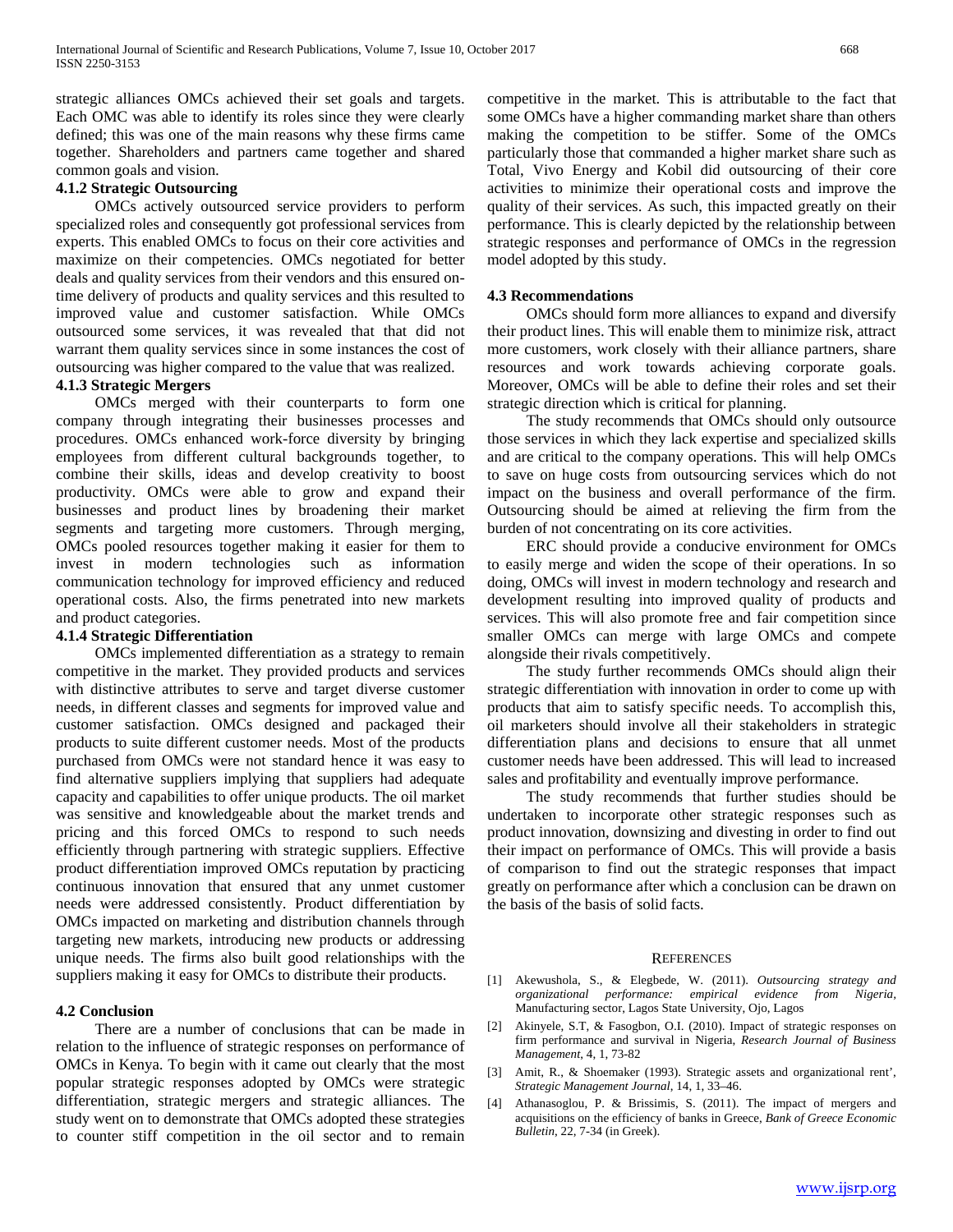- [5] Banerjee, A. & Eckard, E.W. (1998) Are mega-mergers anticompetitive? Evidence from the first great merger wave, *Rand Journal of Economics*, 29:803-827.
- [6] Banerjee, A., &. Eckard, E.W (1998). Are mega-mergers anticompetitive, Evidence from the first great merger wave, *Rand Journal of Economics*, 29:803-827.
- [7] Barney J.B. & Hesterly, S. (2008). *Strategic management and competitive Advantage*, New Jersey: Prentice Hall
- [8] Barney, J.B. (2001). Resource-based theories of competitive advantage: a ten-year retrospective on the resource-based view, *Journal of Management*, 27, 6, 643-50
- [9] Baum, A., & Mezias, T. (2002). Product differentiation and organizational performance of service firms, *Strategic Management Journal*, 33,591-617.
- [10] Beaumont, N (2006). Service level agreements: an essential aspect of outsourcing, *Service Industries Journal*, 26(4), 381-395.
- [11] Byrd, J. & Hickman, K. (2005). Mergers and acquisitions on the organizational performance of German services firms, *Continental bank Journal of Applied Corporate Finance*, 5, 78-82
- [12] Camison, C., Boronat, M. & Villar, A. (2007). Technical strategic alliances and performances: the mediating effect of knowledge-based competencies, *Universitat Jaume*, 5(4), 586- 593).
- [13] Cefis, E., Rosenkranz, S. & Weitzel, U. (2008) Effects of coordinated strategies on product and process R&D, *Journal of Economics*, DOI 10.1007/s00712-008-0041-z
- [14] Cochran, E. (1975). *Handbook of methods of applied statistics,* Volume I, John Wiley and Sons, 392-394.
- [15] Collins, R. (2014). Strategic responses by manufacturing firms in the Netherlands, (PDF), Retrieved 26 April, 2016.
- [16] Cooper, D. R., & Schindler, P. S. (2008). *Business research methods*, Boston: McGraw-Hill Irwin.
- [17] Cornett, M., & Tehranian, H. (2008). Changes in corporate performance associated with bank acquisitions, *Journal of Financial Economics*, 31, 211-234
- [18] David J. C., & Cynthia, A. M. (1995). Competing on resources: strategy in the 1990s, Harvard Business Review, July-August.
- [19] David, F. (2013). *Strategic management: cases and concepts*, Pearson Education, New Jersey.
- [20] Deloitte (2013). The deloitte guide to oil and gas in east Africa, Nairobi Press, Kenya.
- [21] Devos, E., Kadapakkam, P.R., & Krishnamurthy, S. (2008). How do merger create value? a comparison of taxes, market power, and efficiency improvements as explanations for synergies, *Review of Financial Studies*, *doi:10.1093/rfs/hhn019*
- [22] Diallo, O. (2012). The effectives of coping strategies by commercial banks to environmental dynamics in Dakar, Senegal*, Published Master's Thesis*, University of Gaston Berger
- [23] DiMaggio, P. J., & Anheier, H. K. (1990). The Sociology of nonprofit organizations and sectors, *Annual Review of Sociology*, 16, 137-159
- [24] DiMaggio, P. J., & Powell, W. (1983). The iron cage revisited: Institutional isomorphism and collective rationality in organizational fields, *American Sociological Review*, 48, 147-160.
- [25] East Africa Oil & Gas (2014). *The third Summit & Exhibition*, EAOGS 2014, 15-17 October, KICC, Nairobi.
- [26] Ellram L.M., Tate W.L., & Billington, C. (2007). Services supply management: the next frontier for improved organizational performances, *California. Manage. Rev*., 49(4): 44-68.
- [27] Energy Regulatory Commission (2013). *June press release Management*, The Free Press/Simon & Schuster, New York, NY.
- [28] Ferdinard, S. (2012). The impact of strategic alliances on performance of Tesco Company in United Kingdom, *Journal of Strategic Management*, 3, 4,122-127
- [29] Frayer J.K., Scannell J.D. & Thomas, V. (2011). An empirical investigation of global sourcing strategy effectiveness, *Journal of Supply Chain Management* (Spring) 36(2):29-38
- [30] Ghemawat, P. (2011). *Commitment: the dynamic of strategy*. New York: The Free Press.
- [31] Goodstein, J. D. (1994). Institutional pressures and strategic responsiveness: Employer involvement in work-family issues, *Academy of Management Journal*, 37(2), 350-380.
- [32] Grant, R. (1991). The resource-based theory of competitive advantage: Implications for strategy formulation, *California Management Review*, 33, 3,114-135.
- [33] Grant, R.M. (2003). Strategic planning in a turbulent environment: evidence from the oil firms, *Strategic Management Journal*, 24,491-517.
- [34] Grant, R.M. (2005). Strategic planning in a turbulent environment: evidence from the oil majors, *Strategic Management Journal*, 24,491-517.
- [35] Grant, R.M. (2007). Strategic planning in a turbulent environment: evidence from the oil majors, *Strategic Management Journal*, 24,491-517.
- [36] Grant, R.M., (2000). The resource-based theory of competitive advantage: implications for strategy formulation, California.
- [37] Haas, M. R., &Hansen, M. T. (2005). When using knowledge can hurt performance: The value of organizational capabilities in a management consulting company', *Strategic Management Journal*, 26, 1, 11-24
- [38] Hax, A. C., & Majluf, N. S. (2006). *Strategic management*, Englewood Cliffs, N.Y: Prentice-Hall.
- [39] Hoopes, D.G., Madsen, T.L. & Walker, G. (2003). Guest Editors' Introduction to the Special Issue: Why is there a Resource-Based View, Toward a Theory of Competitive Heterogeneity, Strategic Management Journal; 24, 889–902.
- [40] Houston, J.F., James, C.M., & Ryngaert, M.D. (2001). Where do merger gains come from? bank mergers from the perspective of insiders and outsiders, *Journal of Financial Economics* 60: 285-331.
- [41] Hudson, M., Smart, A. & Bourne, M. (2001). Theory and practice in SME performance measurement systems, *International Journal of Operations & Production Management*, 21, 8, 1096-115.
- [42] Hunger, J. D., & Wheelen, T. L. (2007). *Essentials of strategic management, Fourth edition*, Prentice-Hall, New Jersey.
- [43] Imalingat, S. (2015). Strategic responses of mobile money transfer service in Barclays bank in Kampala, Uganda, *Published Master Thesis*, Bugema University
- [44] Jabar, J., Othman, N. A & Idris, M. A. (2011). Enhancing organizational performance through strategic technology alliances: a study on Malaysian Manufacturers, *International Journal of Innovation, Management and Technology*, 2, 6, 1-5
- [45] Javaligi, D. (1996). Outsourcing opportunities for financial services, International *Journal of Strategic Management* (June) 29(3), 93-403.
- [46] Johnson, G. & Scholes, K. (2002). *Exploring corporate strategy 7th edition*, Pearson Education Limited.
- [47] Johnson, G. & Scholes, K. (2008). *Exploring corporate strategy 7th Edition*, Pearson Education Limited.
- [48] Kaplan, R. S., & Norton, D. P. (2001). The strategy-focused organization: How balanced scorecard companies thrive in the new business environment, Boston, Mass: Harvard Business School Press.
- [49] Kaplan, R.S. & Norton, D.P. (2009). The balanced scorecard: measures that drive performance, *Harvard Business Review*, 70, 1, 71-9
- [50] Kasekendi, L. (2013). Adoption of strategic responses and environment challenges of Ugandan Manufacturing firms, *Published Master Thesis*, Kampala International University (KIU)
- [51] Kedera, S.N. Oloko, M. Sakata, W. & Oteki, E. B. (2015). Effects of product differentiation strategies on firm product performance: a case of Kenya seed Company (KSC), Kitale, *International Journal of Novel Research in Marketing Management and Economics*, 2(3), 100-110
- [52] Ketchen, D., & Palmer, T. (2013). Strategic responses to poor organizational performance: a test of competing perspectives, *Psychology Management*, 4,185
- [53] Kilonzi, E. K. (2012). Strategic responses by NIC bank limited to changes in the banking industry in Kenya, *Unpublished MBA Project*, Kenyatta University
- [54] Kim, E. H., &V. Singal, (1993) Mergers and market power: Evidence from the airline industry, *American Economic Review*, 83: 549-569.
- [55] Kimunguyi, E. S. (2013). Response strategies adopted by agrochemical companies to the challenges of agrochemical distribution in Kenya, *published MBA Project*, University of Nairobi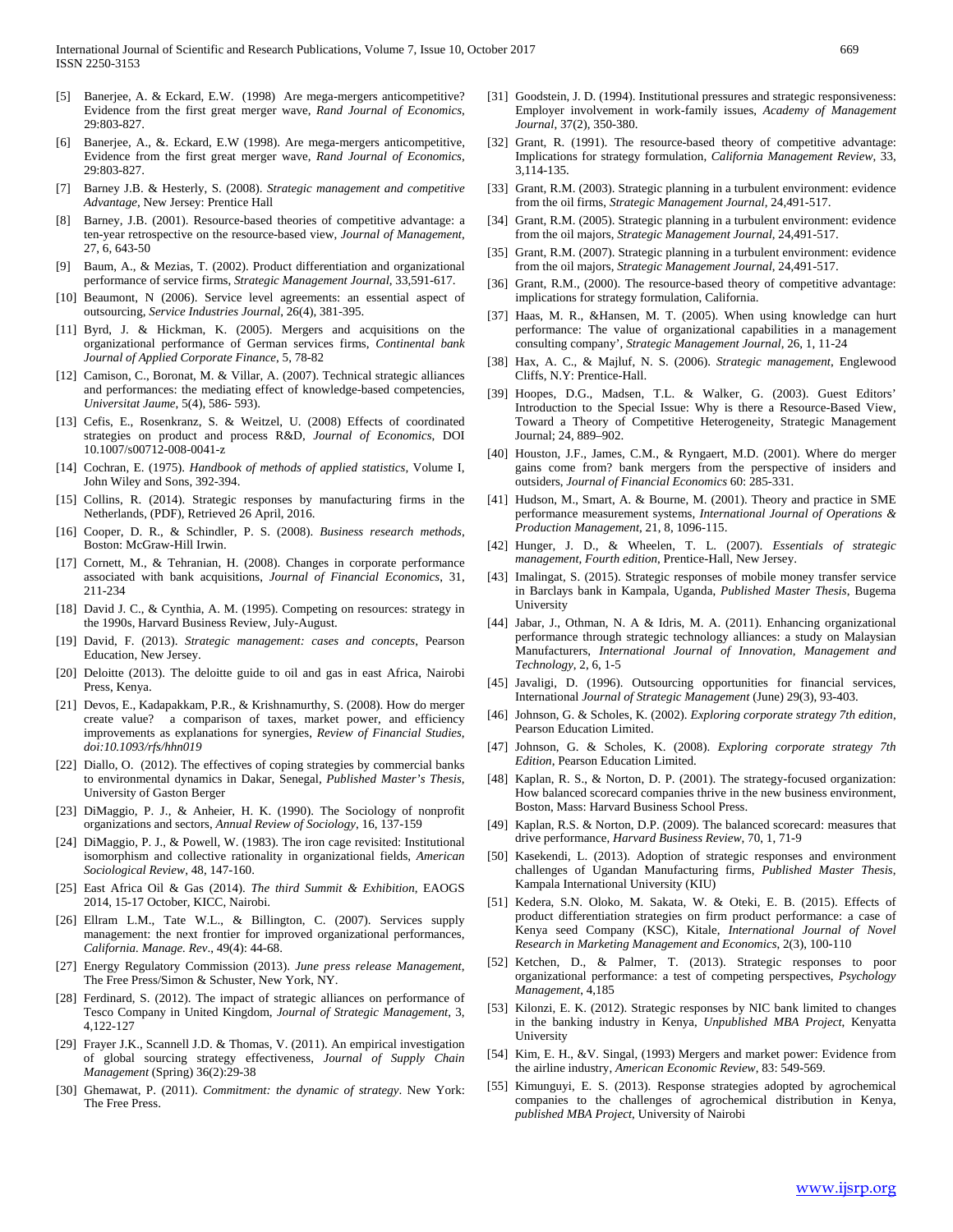- [56] Kirchoff, J. F., (2011). A Resource-based perspective on green supply chain management and firm performance, PhD, University of Tennessee, *[http://trace.tennessee.edu/utk\\_graddiss/1046](http://trace.tennessee.edu/utk_graddiss/1046)*
- [57] Kleijnen, J.P., & Smits, M.T. (2003). Performance management, *Journal of the Operational Research Society*, 54, 5, 507-14.
- [58] Klein, P. G., (2001). Were the acquisitive conglomerates inefficient? *Rand Journal of Economics*, 32: 745-761
- [59] Kotabe, M. (2009). Global sourcing of service and market performance: Au empirical investigation, *Journal of International Marketing*, 6(4): 10-13.
- [60] Kothari C.R. (2011). Research Methodology: Methods and Techniques. Second Ed. India: New Age International Publishers. 223
- [61] Lau, R.S., & Hurly, C.N. (2011). Outsourcing through strategic alliances, *Management Journal*, 38(2):52-57.2.4.3
- [62] Lee, C, Lee, K., & Pennings, J.M. (2001). Internal capabilities, external networks, and performance: a study on technology-based ventures'*, Strategic Management Journal*, 22, 6/7, 615-640.
- [63] Long, C., & Vickers-Koch, M. (1995). Using core capabilities to create competitive advantages, *organizational Dynamics*, 24, 1, 7-22.
- [64] Matata, M., & Oduor, P. (2014). Effects of strategic alliances on organizational performance: Supermarkets and their alliances in Kenya, *European Journal of Business and Management*, 6, 34, 1905-2222
- [65] Meyer, J. W., & Rowan, B. (1977). Institutionalized organizations: Formal structures as myth and ceremony. *American Journal of Sociology,* 83, 340- 363.
- [66] Meyer, J. W., & Scott, W. R. (2011). *Organizational environments: Ritual and rationality, Updated Edition*, Newbury Park, CA: Sage Publications.
- [67] Minondo, A & Rubert, G (2006). The effect of outsourcing on the demand for skills in the Spanish manufacturing Industry, *Applied Economics Letters*, July, 15, 13(9), 599-604.
- [68] Mohammed, A. (2014). The impact of strategic responses and performance of manufacturing firms in Dar es Salaam, *International Conference on African Development Issues*, CU-ICADI.
- [69] Mokua, J.M. & Muturi, W. (2015). Influence of strategic responses on the changes in the internal performance among pharmaceutical firms in Kisii County, Kenya, *International Journal of Economics, Commerce and Management*, 3,6 2348-0386
- [70] Motta, M. (2004). *Competition policy theory and practice*, Cambridge University Press, Cambridge.
- [71] Mugenda, O. M., & Mugenda, A. G. (2009). *Research methods*, Act Press, Nairobi.
- [72] Munyasya, S. (2014). Influence of strategic responses towards price regulation by the energy regulatory commission on performance of oil marketers in Kenya, *Published MBA research Project*, University of Nairobi
- [73] Murule, J. (2011). Strategic responses by manufacturing pharmaceutical firms to changes in the pharmaceutical industry in Kenya, *Unpublished MBA Project*, University of Nairobi
- [74] Neely, A., Mills, J., & Platts, K., (2001). Performance measurement system design: developing and testing a process-based approach, *International Journal of Operations & Production Management*, 20 10, 1119-45
- [75] Noulas, S. (2007).Growth productivity of Greek banking sectors in 1991 and 1992, *Bank of Greece Economic Bulletin*, 30,511-517
- [76] Patton, M.Q. (2002). *Qualitative Research and Evaluation Methods*, 3rd edition, Thousand Oaks, CA: Sage
- [77] Pearce, J.A & Robinson, J.B. (2005). *Strategic management: formulation, implementation and control*, 3rd edition, Irwin, Los Angeles.
- [78] Perry, M., Sengupta, S., & Krapfel, R. (2004). Effectiveness of horizontal strategic alliances in technologically uncertain environments, are trust and commitment enough, *Journal of American Academy of Business, 2(1),1-5*
- [79] Rezitis, A. (2008). Mergers and acquisitions on technical efficiency and bank productivity, *Journal of Financial Economics*, 23, 2, 23-28
- [80] Russo, M.V & Fouts, P. A. (1997). Strategic responses on corporate environmental performance and profitability in the Textile Industry, *Academy of Management Journal*, 40(3):534 – 559.
- [81] Santhanam, R. & Hartono, E. (2003). Strategy, resources and capability to firm performance, IT firms in US, MIS Quarterly, 27(1): 125 – 153
- [82] Sapienza, P., (2002). The effects of banking mergers on loan contracts, *The Journal of Finance* LVII: 329-367.
- [83] Scott, W. R. (1995). *Institutions and organizations*, Thousand Oaks, CA: Sage Publications.
- [84] Sekaran, U. (2006). *Research methods for business: a skill building approach*, (4thEd.). London: John Wiley & Sons
- [85] Sheen, G. & Tai, C. (2006). A Study on decision factors and third party selection criterion of logistics outsourcing , an exploratory study of direct selling industry, *Journal of American Academy of Business*, Cambridge, September, 9(2),331-337
- [86] Siems, T. (2011). Bank mallas, financial mergers and shall Industry shareholder, August, 1lth: Evidence, Bank of Dallas, *Financial industry studies*, August, 1-12
- [87] Sirmon, DG, Hitt, M.A., & Ireland, R.D. (2003). *Managing the firm's resources in order to achieve and maintain a competitive advantag*e', paper presented at the annual Academy of Management meeting, Seattle
- [88] Steensma, K.R., & Corley, K.G. (2010). The performance of technologysourcing partnerships: The interaction between partner interdependence and technology attributes, *Academy of Management Journal*, 43(6):1045-1067.
- [89] Strickland, A. J., Gamble, J. E. & Jain, A.K. (2008). *Crafting and executing strategy*, Sixteen Edition, Tata McGraw Hill, New Delhi
- [90] Tebrani, M. (2003). Competitive strategies, strategic alliances, and performance in international high tech industries, a cross-cultural study, *Journal of American Academy of Business*, 2 (2), 610-617.
- [91] Thompson, A., (2005). *Strategy winning in the market place2nd Edition*, McGraw Hill/Irwin New York USA.
- [92] Thompson, K. & Strickland, C. (2007). *Strategic management: Concepts and cases*, Irwin, New York
- [93] Vander Vennet, R. (1996). The effects of mergers and acquisitions on the efficiency and profitability of EC credit institutions, *Journal of Banking and Finance, 20, 9, 1531-1558*
- [94] Weston, F.J., Mitchell, M.L. & Mulherin, H.J. (2004). *Takeovers, restructuring and corporate governance*, Pearson Prentice Hall, Upple Saddle River, New Jersey.
- [95] Whitfield, M (2006). Structuring a successful outsourcing contract**,** Natural Gas & Electricity**,** 23(5), 9-12.
- [96] Yankilovich D. (2013). GBC presentation: Outsourcing offshore-balancing the equation (concentric solutions)
- [97] Yin, R. K. (2009). *Case study research: Design and methods*, SAGE Publications: Thousand Oaks, CA.
- [98] Zack, .M. (1999). Developing a knowledge strategy', *California Management Review*, 41, 3,125-145.
- [99] Zollo, M. Meier, D. (2008). What is M & A performance? *Academy of Management Perspectives*, 55-60

#### AUTHORS

**First Author** – Leonard Muchiri Master of Business Administration in Strategic Management, Jomo Kenyatta

University of Agriculture and Technology, Kenya

**Second Author** – Dr. Kepha Ombui, Supervisor, Department of Human Resource Development, Jomo Kenyatta University of Agriculture and Technology, Kenya

**Third Author** – Prof. Mike A. Iravo, Supervisor, Department of Human Resource Development, Jomo Kenyatta University of Agriculture and Technology, Kenya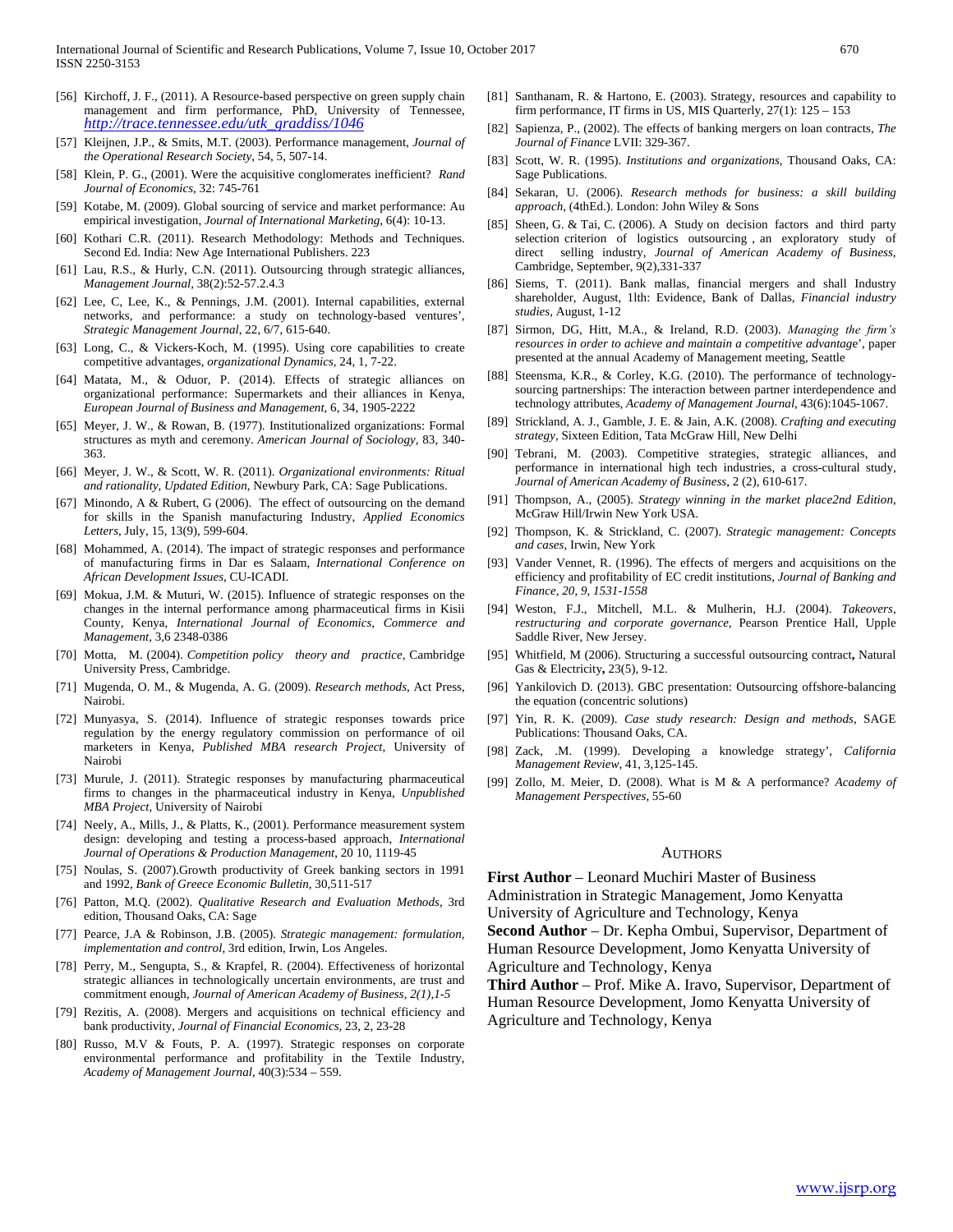# **Target Respondents Actual Respondents Response rate (%)** 115 105 91%

#### **Table 4:1: Return Rate**

#### **Table 4.2: Age brackets of the Respondents**

| Age                | Frequency        | Percentage |  |
|--------------------|------------------|------------|--|
| Below 25 years     | $\boldsymbol{0}$ | $\theta$   |  |
| 30-35 years        | 26               | 25         |  |
| 36-45 years        | 40               | 38         |  |
| 46-55 years        | 32               | 31         |  |
| 55 years and above | 7                | 06         |  |
|                    | 105              | 100.0      |  |

#### **Table 4.3: Position of the Respondents**

| <b>Position</b>           | <b>Frequency</b> | Percentage |
|---------------------------|------------------|------------|
| <b>Operations Manager</b> | 52               | 50         |
| <b>Marketing Manager</b>  | 29               | 27         |
| <b>Finance Manager</b>    | 24               | 23         |
|                           | 105              | 100.0      |

#### **Table 4.4: Length of Service in the Organisation**

|                    | <b>Frequency</b> | Percentage |
|--------------------|------------------|------------|
| Less than 5 years  | 30               | 29         |
| 5-20 years         | 65               | 62         |
| 20 years and Above | 10               | 09         |
|                    | 105              | 100        |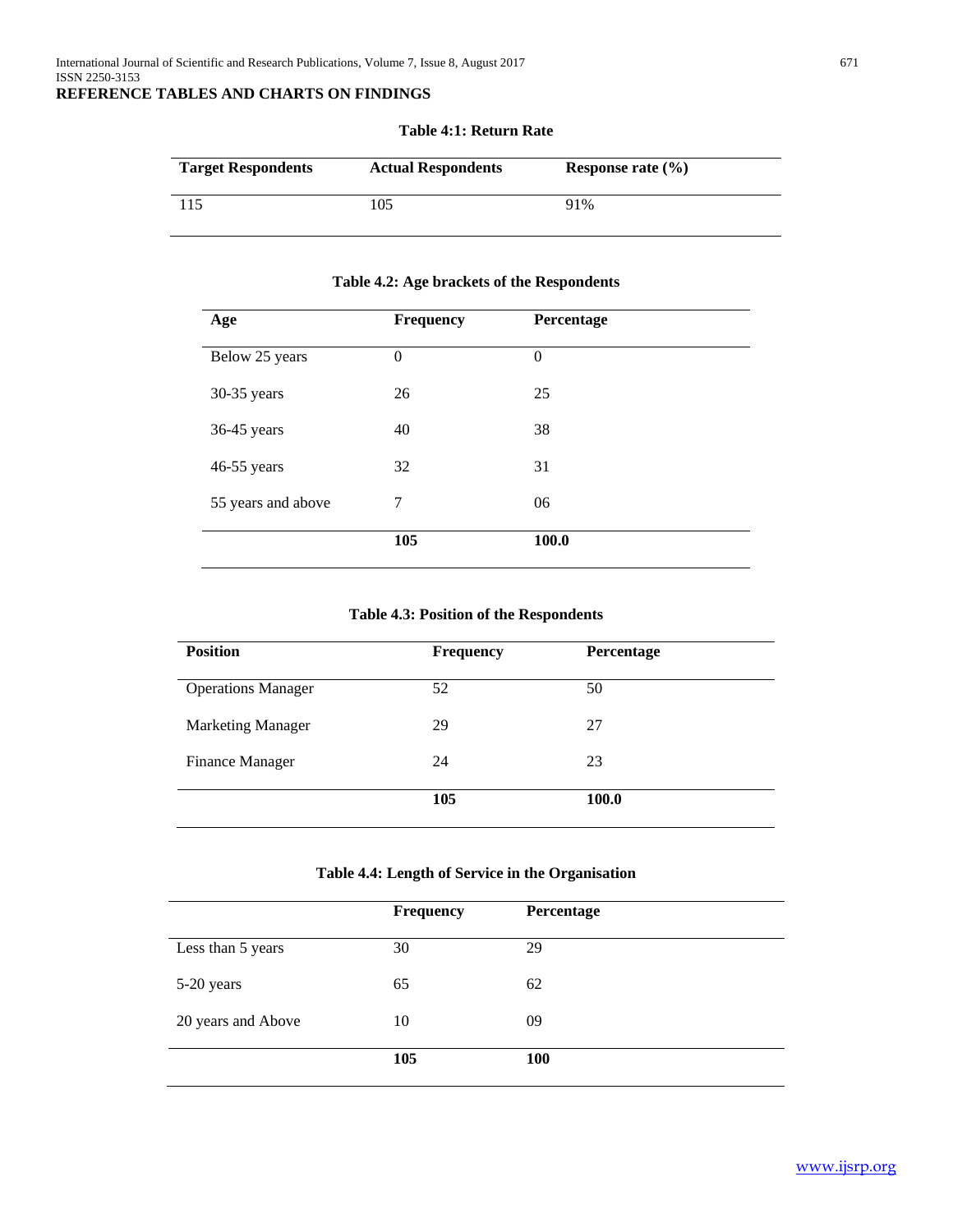| <b>Strategic Alliances</b>                                                                     |     | <b>Mean</b> | <b>Std. Deviation</b> |
|------------------------------------------------------------------------------------------------|-----|-------------|-----------------------|
| The company has agreed formally to share resources by working<br>together with other oil firms | 105 | 3.881       | 0.792                 |
| The company has a wide distribution channel and many product 105<br>lines                      |     | 3.561       | 0.997                 |
| The strategic alliances adopted contributes to the mission and<br>vision of the firm           | 105 | 3.911       | 0.873                 |
| The role of each firm is clearly identified                                                    | 105 | 3.920       | 0.717                 |
| The stakeholders (investing companies) shared in the same goals                                | 105 | 3.654       | 0.844                 |
| Total                                                                                          | 105 | 3.7854      | 0.8446                |

#### **Table 4.5: Strategic Alliances**

#### **Table 4.6: Outsourcing**

|     | Frequency | Percentage |  |
|-----|-----------|------------|--|
| Yes | 84        | 80         |  |
| No  | 21        | 20         |  |
|     | 105       | 100        |  |

#### **Table 4.7: Effect of Strategic Outsourcing**

| <b>Strategic Outsourcing</b>                                | N   | Mean  | <b>Std Deviation</b> |
|-------------------------------------------------------------|-----|-------|----------------------|
| The firm engages a service provider to perform certain role | 105 | 4.122 | 0.794                |
| The firm gains access to professionals and expertise        | 105 | 4.001 | 0.877                |
| The firm negotiates the contract agreement with the vendor  | 105 | 3.364 | 0.687                |
| The firm has full concentration on its core activities      | 105 | 3.421 | 0.552                |
| The firm has access to more specialized services            | 105 | 2.393 | 0.591                |
| <b>Total</b>                                                | 105 | 3.928 | 0.840                |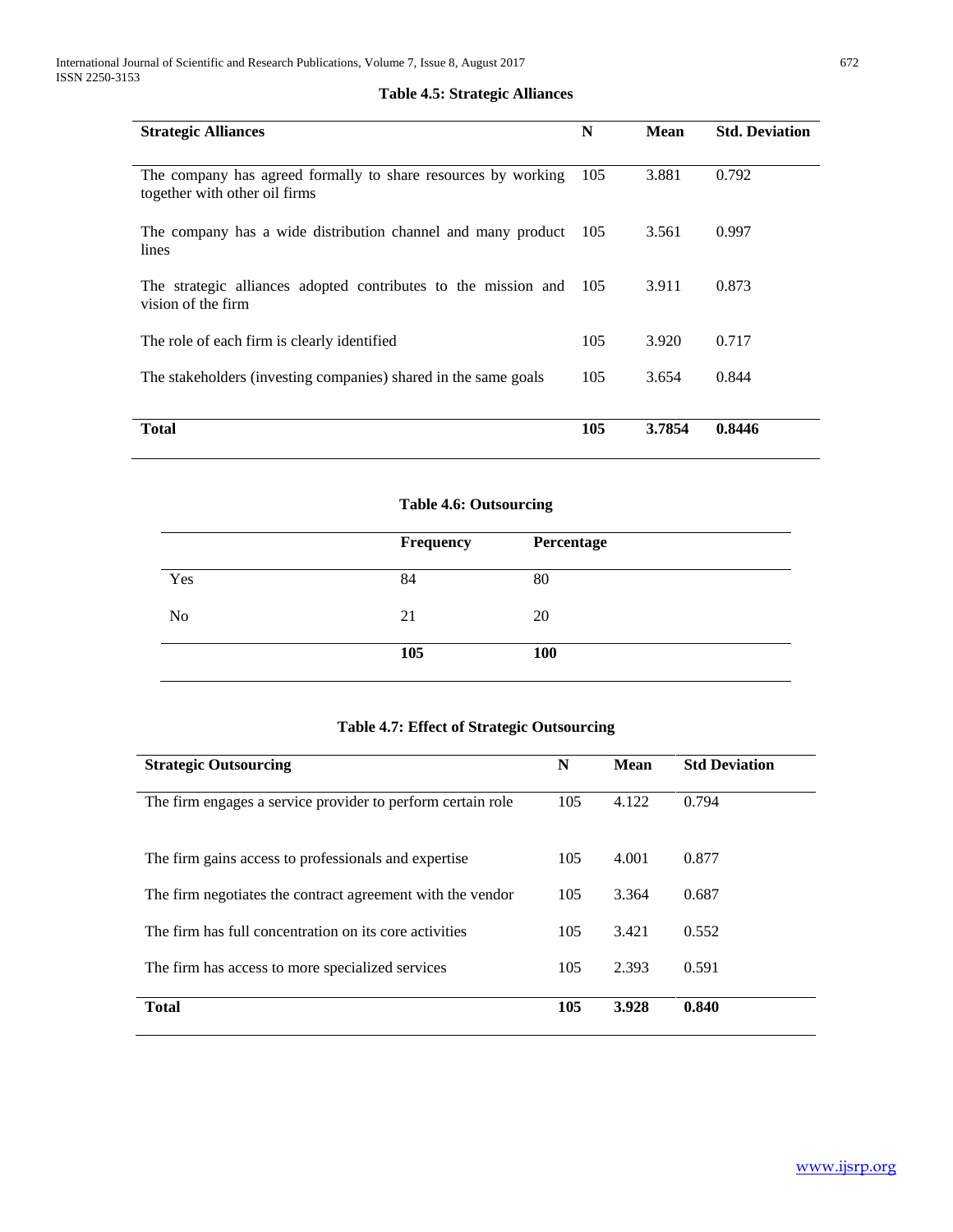|     | Frequency | Percentage |
|-----|-----------|------------|
| Yes | 58        | 55         |
| No  | 47        | 45         |
|     | 105       | 100        |

#### **Table 4.8: Mergers**

| <b>Strategic Mergers</b>                                                                 | N   | <b>Mean</b> | <b>Std Deviation</b> |
|------------------------------------------------------------------------------------------|-----|-------------|----------------------|
| The firm has combined with other firms into a single<br>corporate entity with a new name | 105 | 2.451       | 0.894                |
| The firms has expanded its business and product lines                                    | 105 | 3.951       | 0.677                |
| The firm has ventured into new markets                                                   | 105 | 3.654       | 0.537                |
| The firm has improved workforce diversity                                                | 105 | 3.104       | 0.652                |
| The firm has improved access to modern technology                                        | 105 | 3.811       | 0.791                |
| <b>Total</b>                                                                             | 105 | 3.942       | 0.710                |

#### **Table 4.9: Effect of Strategic Mergers**

#### **Table 4.10: Effect of Strategic Differentiation**

|                                                                                                 | N   | <b>Mean</b> | <b>Std Deviation</b> |
|-------------------------------------------------------------------------------------------------|-----|-------------|----------------------|
| The firm targets all classes of customers                                                       | 105 | 3.943       | 0.774                |
| The firm offers products and services with specific<br>attributes to meet customer expectations | 105 | 3.951       | 0.785                |
| The firm offers value adding products and services                                              | 105 | 3.792       | 0.754                |
| The firm has a great reputation for innovative<br>products and services                         | 105 | 3.290       | 0.598                |
| The firm has perfected its marketing<br>and<br>distribution systems                             | 105 | 2.465       | 0.805                |
| <b>Total</b>                                                                                    | 105 | 3.4882      | 0.7432               |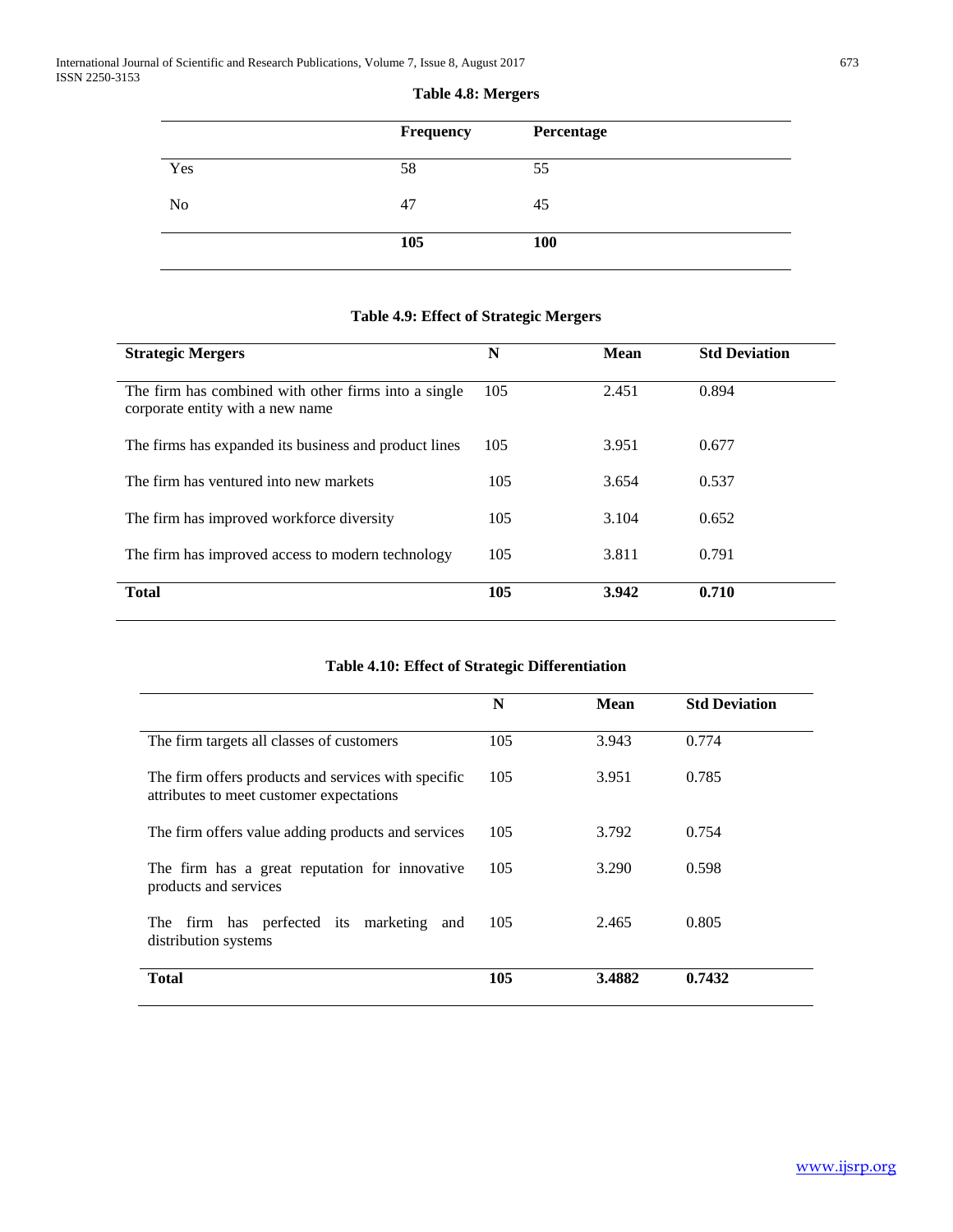|                                                             | N   | <b>Mean</b> | <b>Std Deviation</b> |
|-------------------------------------------------------------|-----|-------------|----------------------|
| The firm has increased its sales turnover                   | 105 | 3.711       | 0.781                |
| The firm has improved its level of customer satisfaction    |     | 3.394       | 0.631                |
| The firm has improved its level of efficiency               | 105 | 3.781       | 0.652                |
| The firm has minimized its operational costs                |     | 3.601       | 0.732                |
| The firm has improved its return on investment              | 105 | 3.815       | 0.510                |
| The firm has improved its level of profitability            | 105 | 3.910       | 0.725                |
| The firm has improved its corporate image and<br>reputation | 105 | 2.910       | 0.543                |
|                                                             | 105 | 3.589       | 0.653                |

#### **Table 4.11: Performance Levels of OMCs**

#### **4.10.2 Model Summary**

#### **Table 4.12: Regression Analysis**

| Model |                | R Square | <b>Adjusted R Square</b> | Std. Error of the Estimate |
|-------|----------------|----------|--------------------------|----------------------------|
|       | $.854^{\circ}$ | 729      | 701                      | .03311                     |

a. Predictors: (Constant), alliances, outsourcing, mergers , differentiation

| <b>ANOVA</b> <sup>a</sup> |            |                   |     |             |        |                   |
|---------------------------|------------|-------------------|-----|-------------|--------|-------------------|
| Model                     |            | Sum of Squares df |     | Mean Square | F      | Sig.              |
|                           | Regression | .110              | 4   | .0275       | 91.667 | .000 <sup>b</sup> |
|                           | Residual   | .037              | 100 | .0003       |        |                   |
|                           | Total      | .147              | 104 |             |        |                   |

a. Dependent Variable:

b. Predictors: (Constant), alliances, outsourcing, mergers , differentiation

The regression mode adopted for this study was found to be significant since the probability value was less than 5%, 0.000.